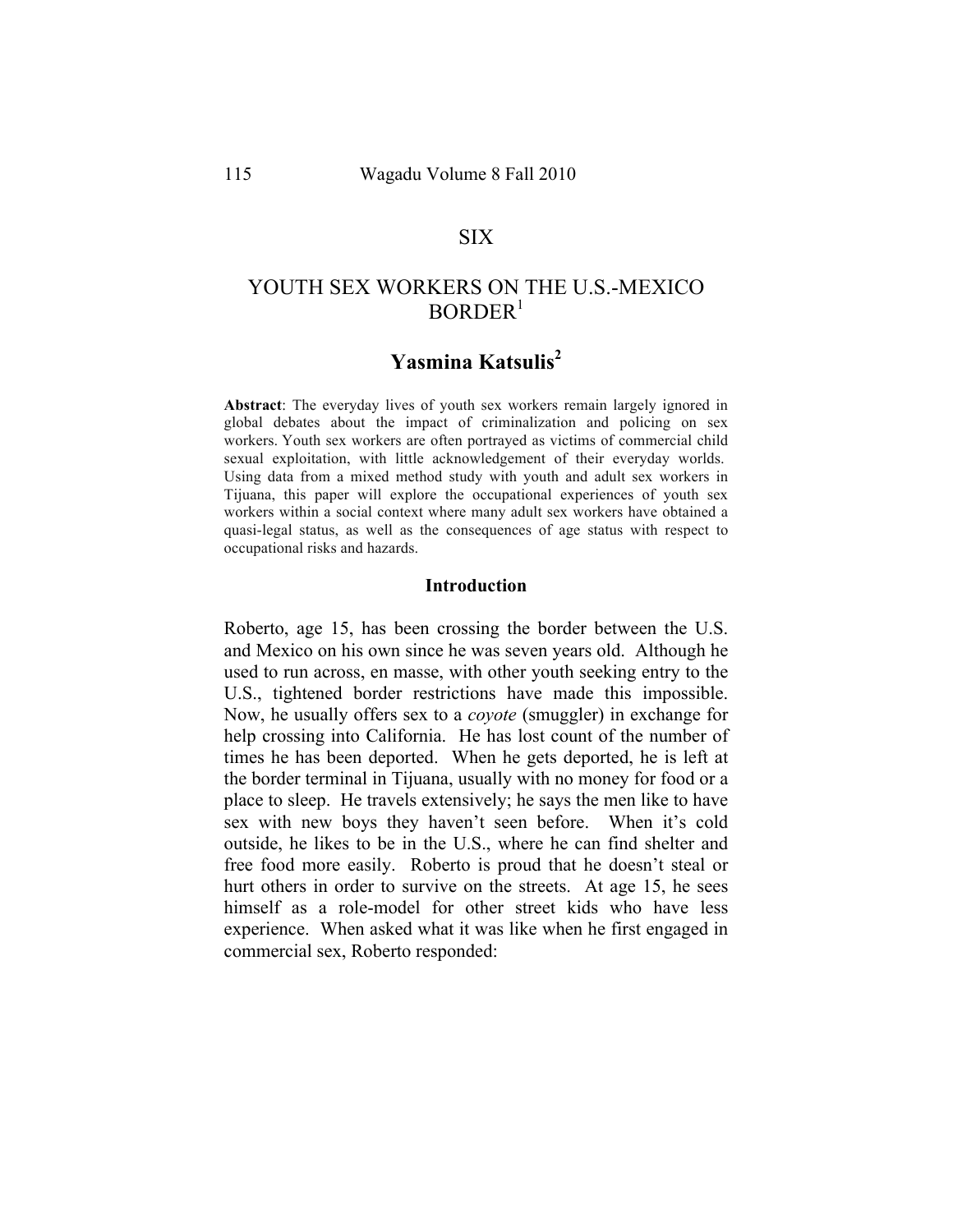[I started] because of need, hunger. First it was for food, then money, later purely for drugs. More for drugs than money. I was seven years old when I started. I slept outside of churches, drunks would arrive to sleep there, first they sought me out and later I sought them out. In cities where there was no gay cruising (*ambiente*) I started it. I told them this was how you made easy money. I did not steal. I told them, "Give pleasure and charge for it".

Similarly, in describing their entry into commercial sex activities, fourteen year old Juan and seventeen year old Rico stated the following:

> The first time it was to try what it felt like and to see if I could earn money that way. It was at the home of someone I knew who had offered me money for sex. He gave me 20 dollars for almost an hour. Later I tried to get more from them. I would play the fool until they offered me more and then I would go [with them] (Juan).

> I was on the streets. I was fifteen and I had sex with a 27 year-old man who was a neighbor and we went to the hill<sup>3</sup> the first time. Later I needed money and I started to ask him [for it]. Then later I had sex with other people and I would charge them (Rico).

Like other Mexican youth living in poverty in the border region, youth sex workers<sup>4</sup> navigate a host of general health risks, such as malnutrition, contaminated water, tuberculosis, industrial pollutants and toxins, accidents, lack of shelter, and violence. Those who utilize sex work as a strategy to eventually escape these circumstances also face the occupational hazards brought by sex work itself, such as increased exposure to sexually transmitted infections (STIs), client violence, social ostracism, and increased use of alcohol and drugs as a way to cope with their particular circumstances. However, if one simply takes into account the brief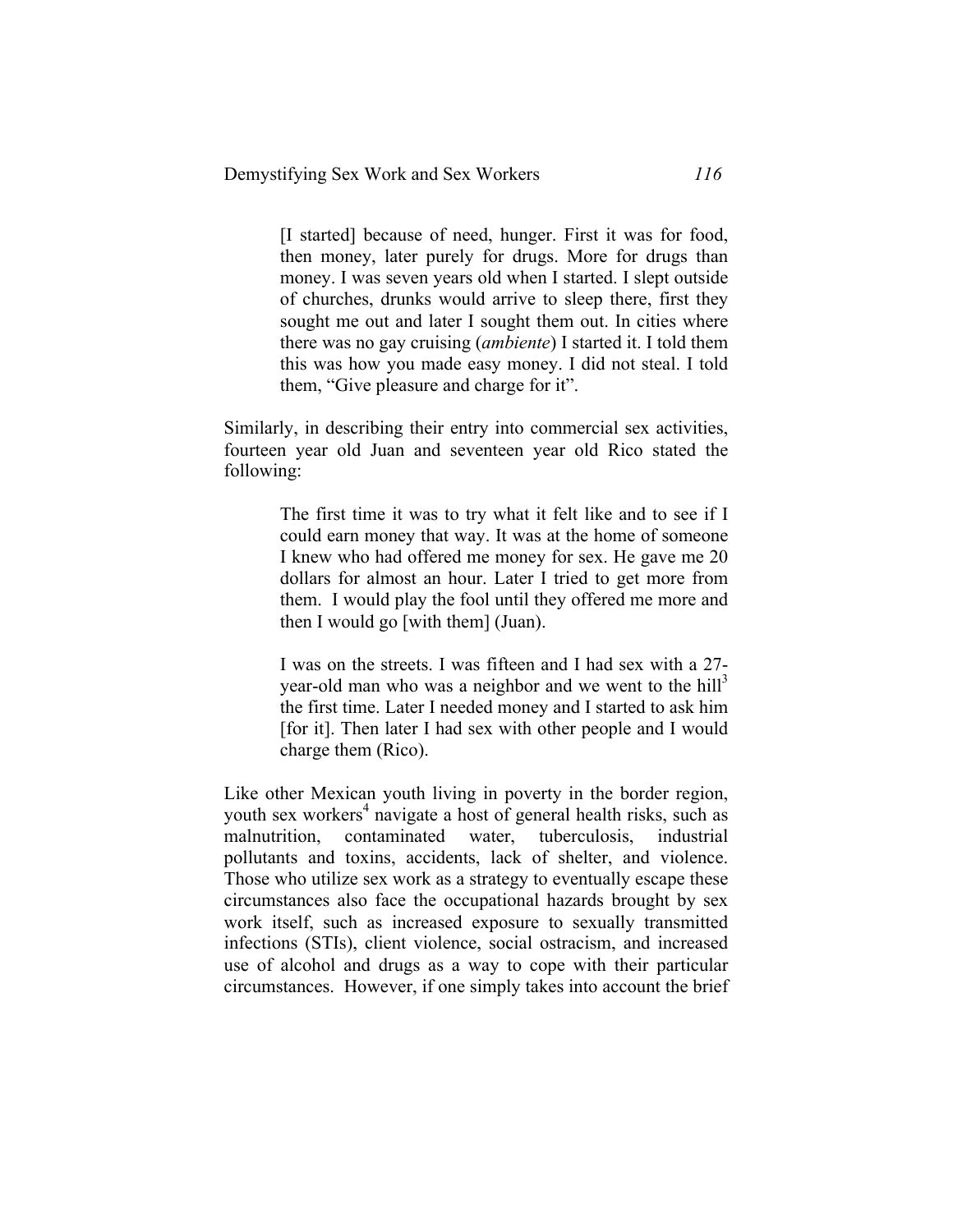narratives described above, it is clear that these youth are active agents who, despite their limited circumstances, engage in potentially risky commercial sex exchange (as well as survival sex), as a way to exert some small amount of control over their personal circumstances, as well as meet their basic needs. Absent in these narratives are any notion of themselves as a victim, a stark contrast to the way that youth are portrayed in media accounts of child prostitution. Given the complexity of their circumstances, these youth should be considered neither agents, nor victims, but both. That is, they are victims of structural constraints, but not of one individual perpetrator. Their ability to act as autonomous agents is circumscribed by the social context of work in a specific setting.

To suggest that youth perceive some degree of agency and autonomy related to commercial sex transactions is not to suggest that adults don't exploit youth during these transactions. Rather, I argue that all sexual transactions are shaped by complex interplays of power and exploitation on both sides. Personal agency is a continuum that we must grapple with and assess on a case-by-case basis. The degree of agency that one has is dependent on one's background and current circumstances, and is highly variable from one encounter to another, as well as over the life course. Sex work must be understood as part of a complex strategy for survival and mobility within a particular environment, one that is constrained and maintained by macro-social forces. As I demonstrate in this paper, the current response to youth sex work in Mexico (incarceration) is both inadequate and potentially harmful to youth who are already vulnerable as a result of their circumstances.

Commercial sex work consists of a wide variety of sexual activities, work sites, and methods of solicitation, including: street work, hustling, stripping, table dancing, *fichera* dancing (couples dancing for tips), massage parlors, escort/call services, private brothels – each of which include differing expectations for compensation, negotiation, sexual practices, and condom use.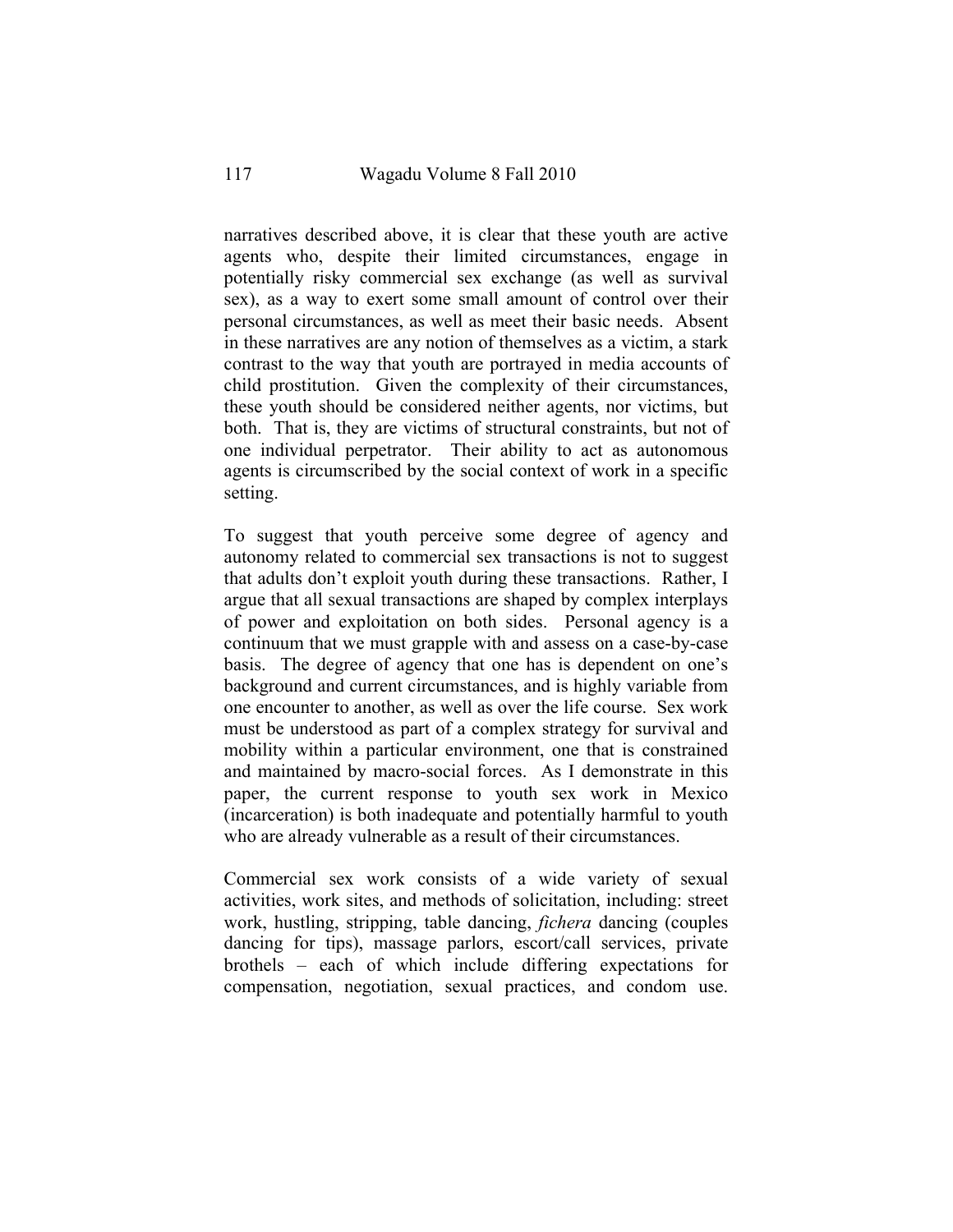Although many youth engage in sex work to meet their basic needs, a great many also use their earnings to buy cell phones, computers, televisions, sunglasses, CD players, trendy clothing and make-up. Youth sex work is not only a survival strategy of the poor, but is consistent with the use of capitalist consumer practices in constructing social identities.

As Miles (2000) notes, there is a progressively larger gap between media representations of youth and the everyday realities of very limited economic opportunity. Appadurai (1996), Sykes (2003), and Jankowski (1991), for example, have each demonstrated the importance of youth employment as a class-based strategy for social mobility and the construction of a desired social identity by those who would otherwise lack access. Within this framework, sex work activities enable cultural production among youth working within a limited range of options. These youth are still able to participate in an increasingly globalized set of aesthetics that adds to their symbolic capital among their peers. The symbolic capital acquired by participating in this sphere can also have its material benefits, something youth sex workers are certainly aware of and able to use to their advantage.

Outside of the burgeoning interest in victims of trafficking in media,<sup>5</sup> governmental and non-governmental entities, and even scholars, the everyday lives of youth sex workers remain largely ignored.<sup>6</sup> This has been particularly true of the academic debates about the impact of criminalization and policing of adult sex workers worldwide. Instead, youth sex workers are often portrayed as victims of "commercial child sexual exploitation", with little acknowledgement of their everyday worlds, including their own understandings of themselves as entrepreneurial agents. The criminal justice approach, which seeks to identify and prosecute perpetrators and traffickers, as well as incarcerate those who solicit customers illegally, represents a narrow vision on the problem, and makes no attempt to address the structural factors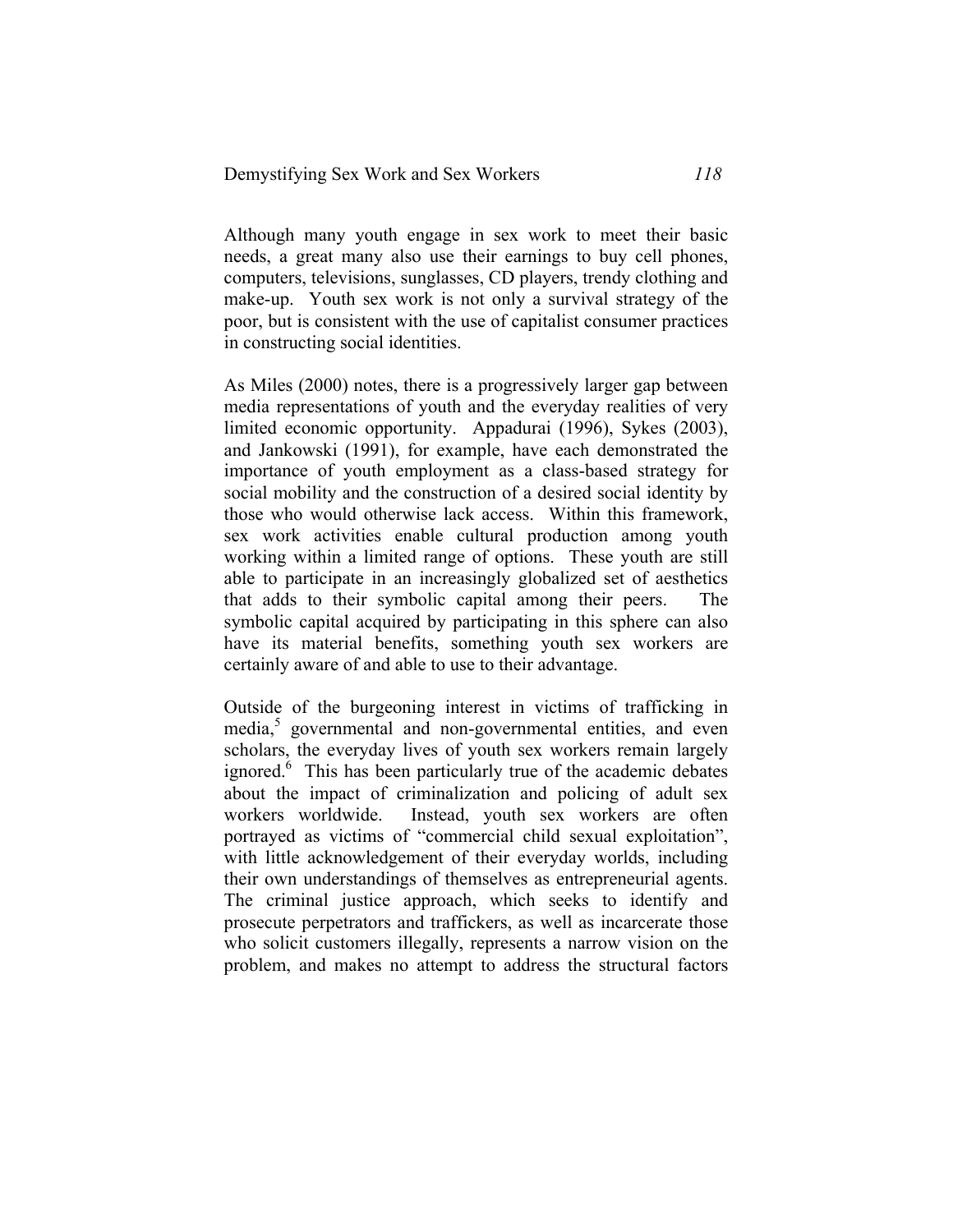that make youth, or adults, vulnerable to exploitation in the first  $place<sup>7</sup>$ 

Though the terms "child" and "exploitation" help elicit sympathy and resources, they make any agency or strategic activities engaged in by young people less visible, analytically speaking.<sup>8</sup> None of the youth I met during my fieldwork saw themselves as an exploited child; in fact, exaggerated illustrations of bravery and cunning were common when I observed them among their peers. Put more plainly, they see themselves as keen survivors, as the manipulators of others who would seek to exploit them. Though they recognize themselves as objects of desire by others, they see themselves as subjects, or autonomous agents, within their negotiations. Some adeptly cultivate longer-term relationships with older men so that they have a place to stay, food to eat, and someone to take care of them; a few were able to maintain these relationships for several months at a time. Their perception of themselves as strategic actors is important, as is the way they narrate stories of survival with their peers. While it is crucial to recognize the very difficult circumstances of their lives that make them vulnerable to exploitation by others, it is just as important to recognize their perspectives and experience of the world if they are to play a role in making a positive change in those circumstances.<sup>9</sup>

Although adult sex work activists have worked hard to shape the debate about sex work in terms of labor rights and working conditions for adults, they have been reluctant to advocate for the labor rights of youth. And, even in areas where adult commercial sexual exchange is legal, there is fear that the legalization of sex work performed by minors would promote, and in some sense condone, child prostitution. However, there have been few efforts to recognize the ways in which youth view themselves and their commercial sex activities; and little recognition that the occupational experiences of youth sex workers often parallel those of adult sex workers. Youth sex workers are vulnerable to exploitation by customers; however, this is also true of all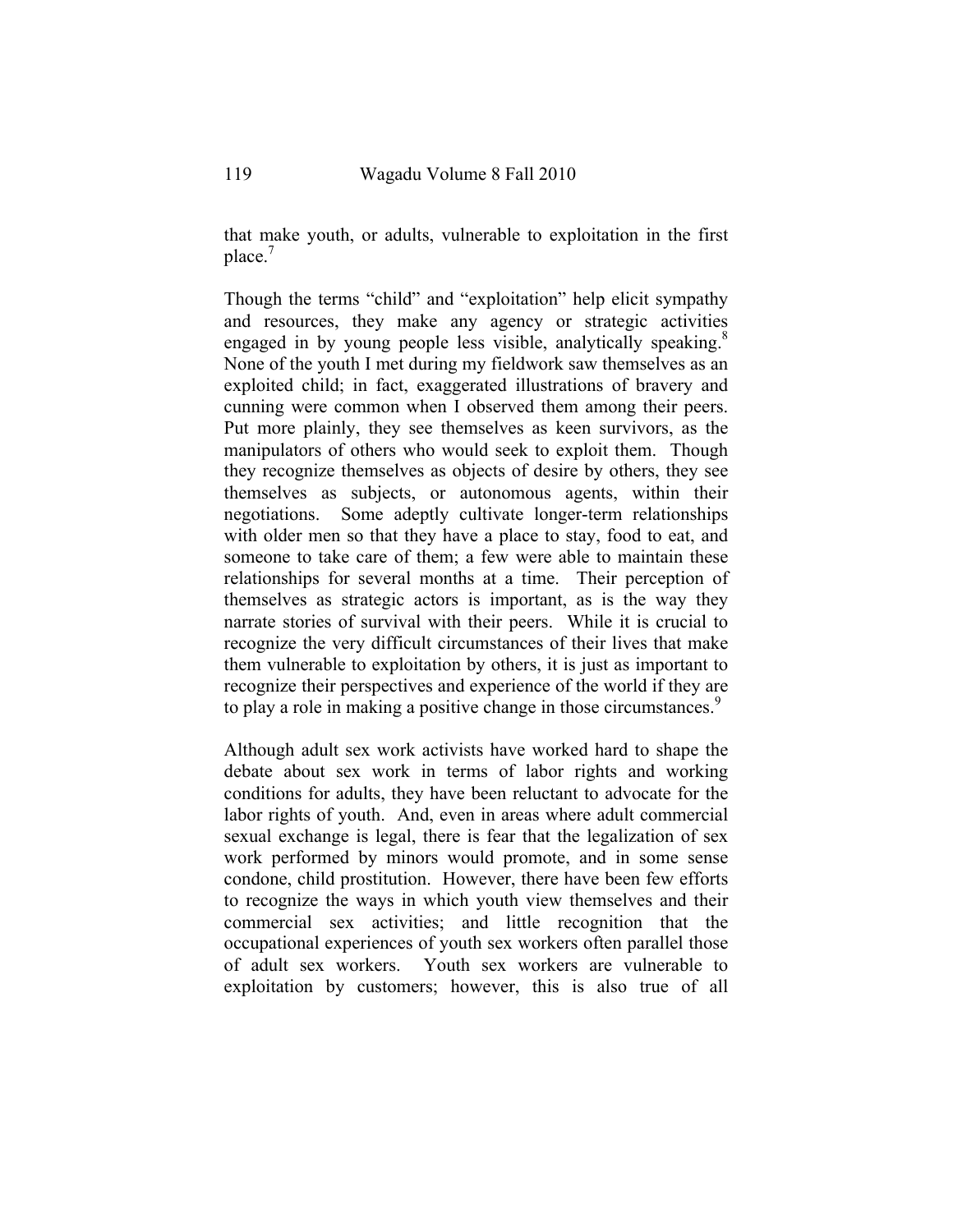commercial sex interactions where there is a difference of power, whether in age, wealth, citizenship or other factors. Youth sex workers navigate a host of occupational hazards; however, in some settings, they are made doubly vulnerable by the fact that their age status prevents them from utilizing services and protections available to adult sex workers.

#### **Methods**

This paper will describe the social context of commercial sex work activities in Tijuana, Mexico, particularly as it relates to those who work prior to the age of 18. First, I will set the stage for the social context of commercial sex work activities along the border more generally. Then, I will discuss the important role of the law in shaping the social context of work, including both the barriers to legal work among youth, and the potential consequences of these barriers. Finally, I end the paper by discussing how our own approaches to the problem of youth sex work might be better informed in light of this evidence.

This paper is based on primary and secondary data on the social context of commercial sex activities among youth, special challenges related to labor conditions and occupational health risks, and the impact of legal regulations on youth sex work activities and health outcomes. This paper provides a review of the literature as it relates to youth sex work in Tijuana, as well as a comparison between what Oralia Loza and colleagues (2010) have termed "early initiators", those who started paid sexual activities prior to the age of 18, and "late initiators", those who started paid sexual activities while 18 or older. This data is provided in Table 1, and is drawn from interviews with a purposive, cross-sectional sample of 197 female, male, and transgender sex workers.<sup>10</sup> While only four participants were under the age of 18 at the time of the study, fifty-nine had started working prior to the age of 18. Of these, the earliest age of entry was 7.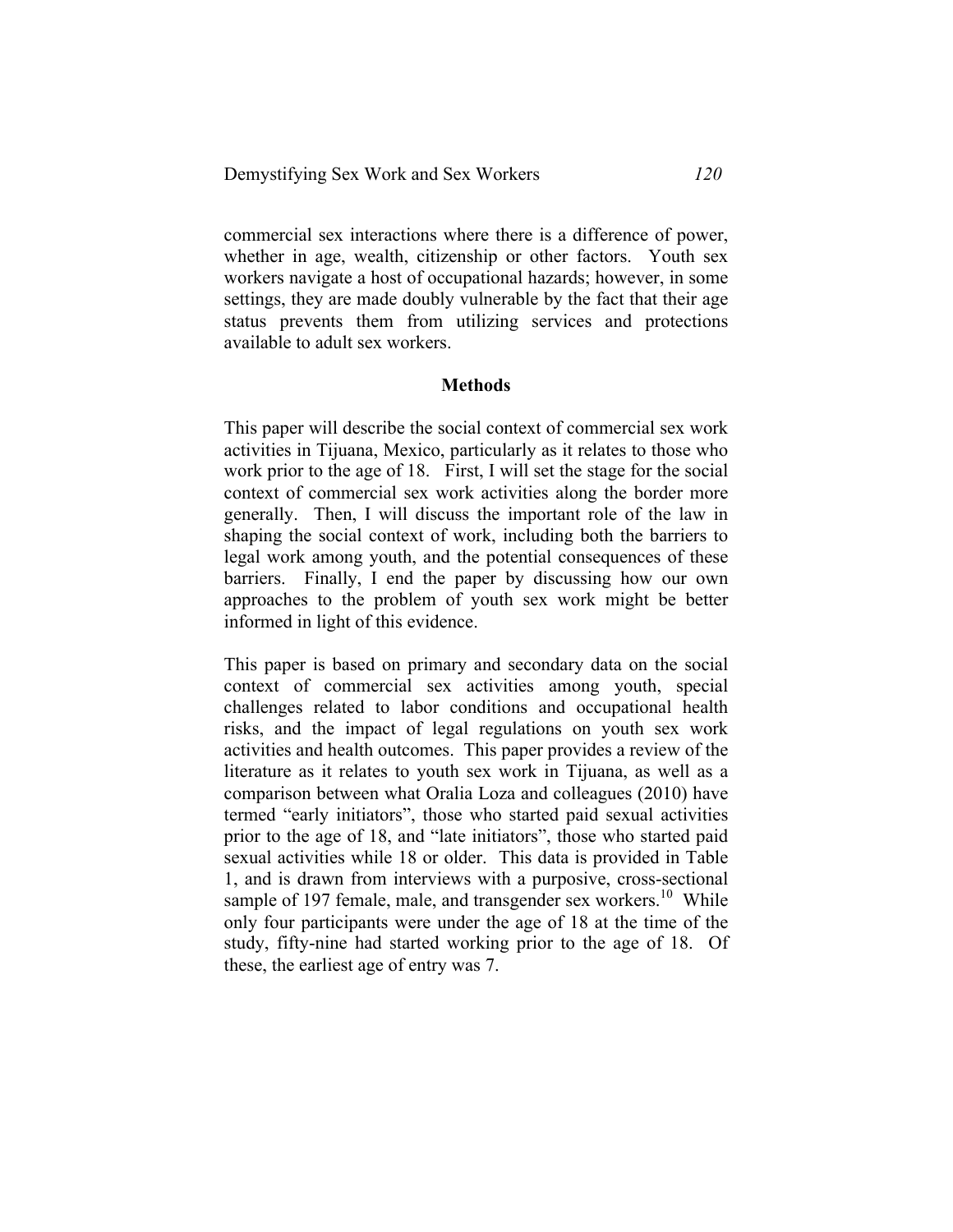#### **Setting: Youth Sex Work on the U.S. – Mexico Border**

Up to 2.4 million minors are currently involved in sex work in the U.S., with a substantial portion working in the American Southwest and along major migration routes such as Los Angeles, San Diego, Chicago, and New York City (Estes & Weiner, 2001; UNICEF,  $1997$ ).<sup>11</sup> Some of the minors involved in commercial sex workers in the US have migrated there from Mexico: the supply of sex workers comes from a population that includes approximately 60,000 children living in the streets of urban Mexico, and over 9 million children living in absolute poverty (UNICEF,  $1997$ ).<sup>12</sup> These youth engage in commercial sexual exchange for money, as well as food, a place to stay for the night, and sometimes transportation to the U.S. with the hopes of entering into another form of work, or at least making more money (Azaola,  $2000$ ).<sup>13</sup>

Tijuana is one of the primary sites for internal, northward Mexican migration, as well as the busiest international crossing point in the world (Ganster, 2000). Northward migration toward the U.S., and toward the money to be made along its border, has meant rapid urbanization of catchment areas, including Tijuana, Mexicali and Ciudad Juarez, and the ensuing creation of micro-environments characterized by structural violence. Although the vast majority of clientele in Tijuana's sex industry are local residents and migrant workers, Tijuana also caters to clientele from the U.S., Canada, Europe, and Asia. The general socioeconomic climate of Tijuana has been profoundly shaped by a variety of factors, including pan-American economic policies, foreign debt, U.S. immigration policy, migration, and the rapid trend towards globalization that has been encouraged by these dynamics. Latin American economic policies, including capital-intensive development schemes and structural adjustment plans, have increasingly marginalized the rural peasant labor force, and generated rapid rural to urban migration, social disintegration, urban poverty, and high rates of unemployment.<sup>14</sup> American immigration policies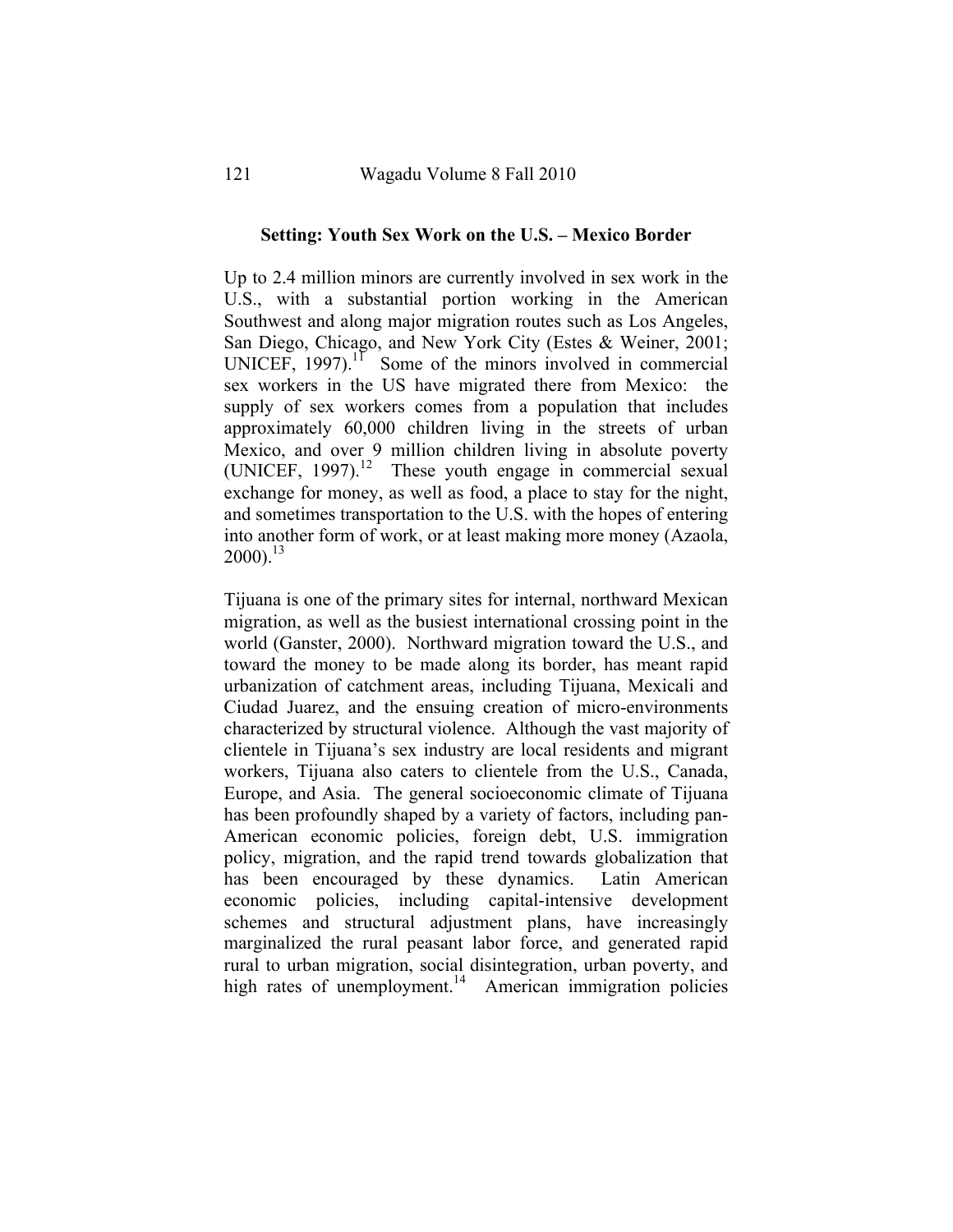(such as the *bracero* program and the revolving door of guest work visas) have acted as a strong incentive to pull migrants from central and southern Mexico into the United States through the Tijuana corridor.

Many migrants are trapped in Tijuana, unable to cross the border, whereas others cross successfully only to be deported back into Tijuana. The global trend towards the "internationalization of labor" has also affected this process. This trend demands a fragmented, global production process wherein product design, production, assembly, and distribution occur in separate locations in order to increase profits. In this context, the border area in Mexico initially became an attractive site for multi-national companies because of extremely low "real" wages,  $15$  lax occupational and environmental regulations and enforcement, a highly flexible, non-unionized labor force, a large labor pool of unskilled workers, and a host of tax and tariff advantages provided by the Mexican government to attract foreign capital (Pastor, 1994; Peña, 1997; Shaiken, 1994; Sklair, 1993). Tijuana therefore acts as a center of commerce between two nations, as well as a catchment area for migrants who are often isolated, displaced, and destitute.

As a result, rapid migration into Tijuana has resulted in seriously substandard living and working conditions for the poor on both sides of the border and a lack of access to quality health services.

The growth along the border has provided many residents and migrants with new economic opportunities; however, the rapid expansion of the population has also brought with it many problems<sup>16</sup>. Although the Mexican side of the border has felt the greatest impact in terms of how rapid population growth has outstripped local infrastructure (resulting in insufficient housing, lack of potable water and sewage systems), work on or near the border can be difficult for many local residents. For example, many of those who work on the U.S. side of the border must travel to and from Mexico each day, as the cost of living on the U.S. side of the border is unaffordable. Additionally, a substantial informal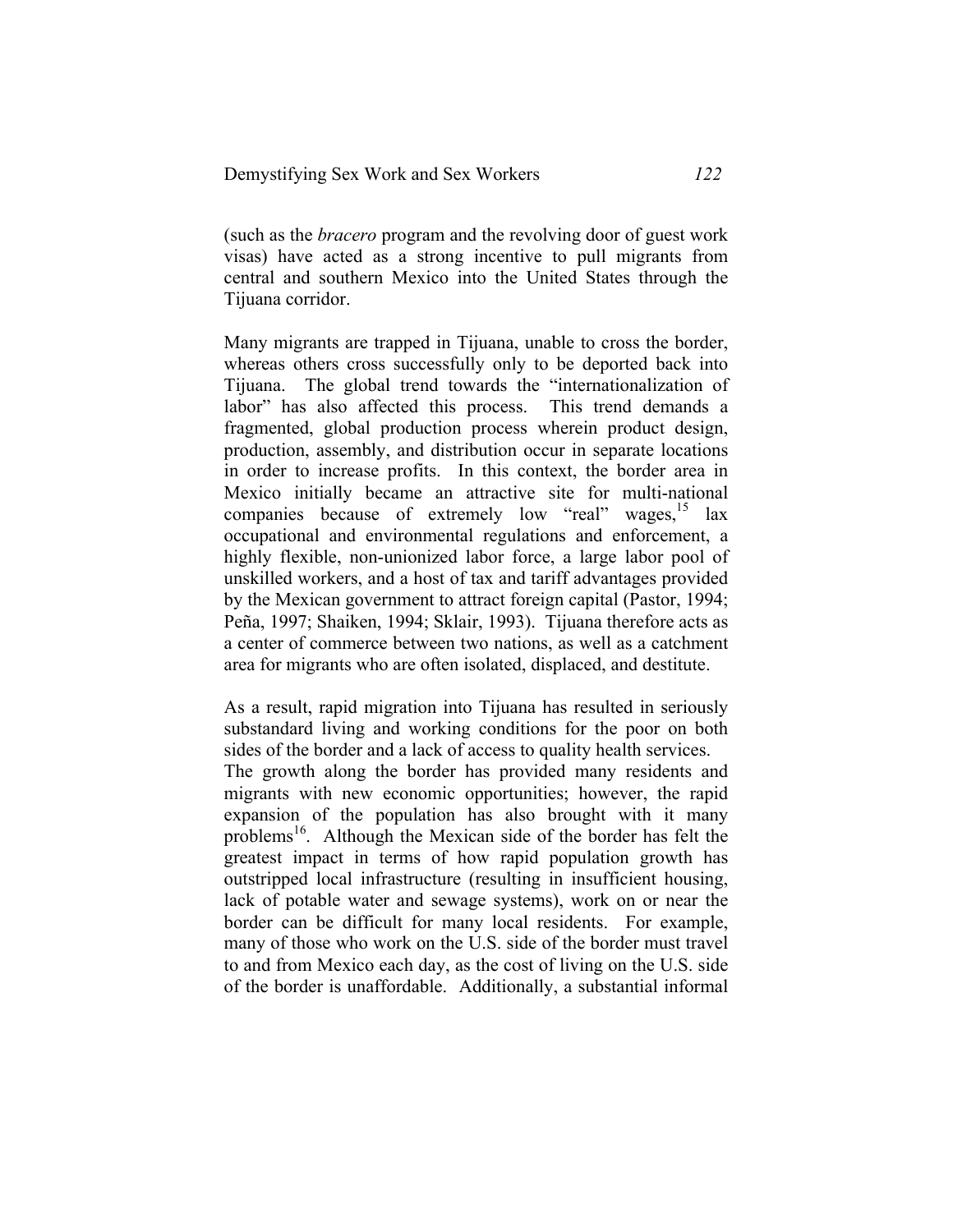sector means that many who work or live in the U.S. do not have access to affordable health insurance; those who are Mexican residents must also rely upon an eroding public health infrastructure. Tijuana's proximity to the United States, the rise of the manufacturing industry, its proximity to U.S. military bases, its reliance upon the service sector and tourism, the availability and promotion of prostitution, the strong socio-economic ties between inhabitants on both sides of the border, and the economic vulnerability of its inhabitants, all contribute to the rise in youth sex work on the U.S. – Mexico border.<sup>17</sup>

As the most vulnerable population of young people in Tijuana, impoverished migrant youth are at highest risk for entry into commercial sex work, violence, homelessness, and substance abuse. The migrant youth population of Tijuana can be divided into 5 categories: [1] minors who migrate to Tijuana on their own; [2] minors who are actively trying to migrate to the U.S. but are unable to cross the border; [3] minors who have been deported from the U.S. back into Mexico; [4] the children of migrant families who have migrated north to Tijuana from other areas of Mexico, Central American and South America; and [5] the children of migrant families who have continued their migration northward into the U.S., but have left the children behind due to increasingly tight border restrictions. Many of the social problems created by and associated with sex work can be dealt with in much the same way one deals with other labor issues. When combined with the alienating experience of migration to urban areas, and the particular impact of globalization on the U.S. – Mexico border, it is not surprising that for youth involved in commercial sex work, issues of daily survival, the continual pressures of poverty, marginalization, and exploitation, and the desire for socioeconomic mobility may outweigh the harms associated with commercial sex work. Although other, less risky, work activities tend to be tried first; many youth combine their sex work activities with other ways of making money.<sup>18</sup>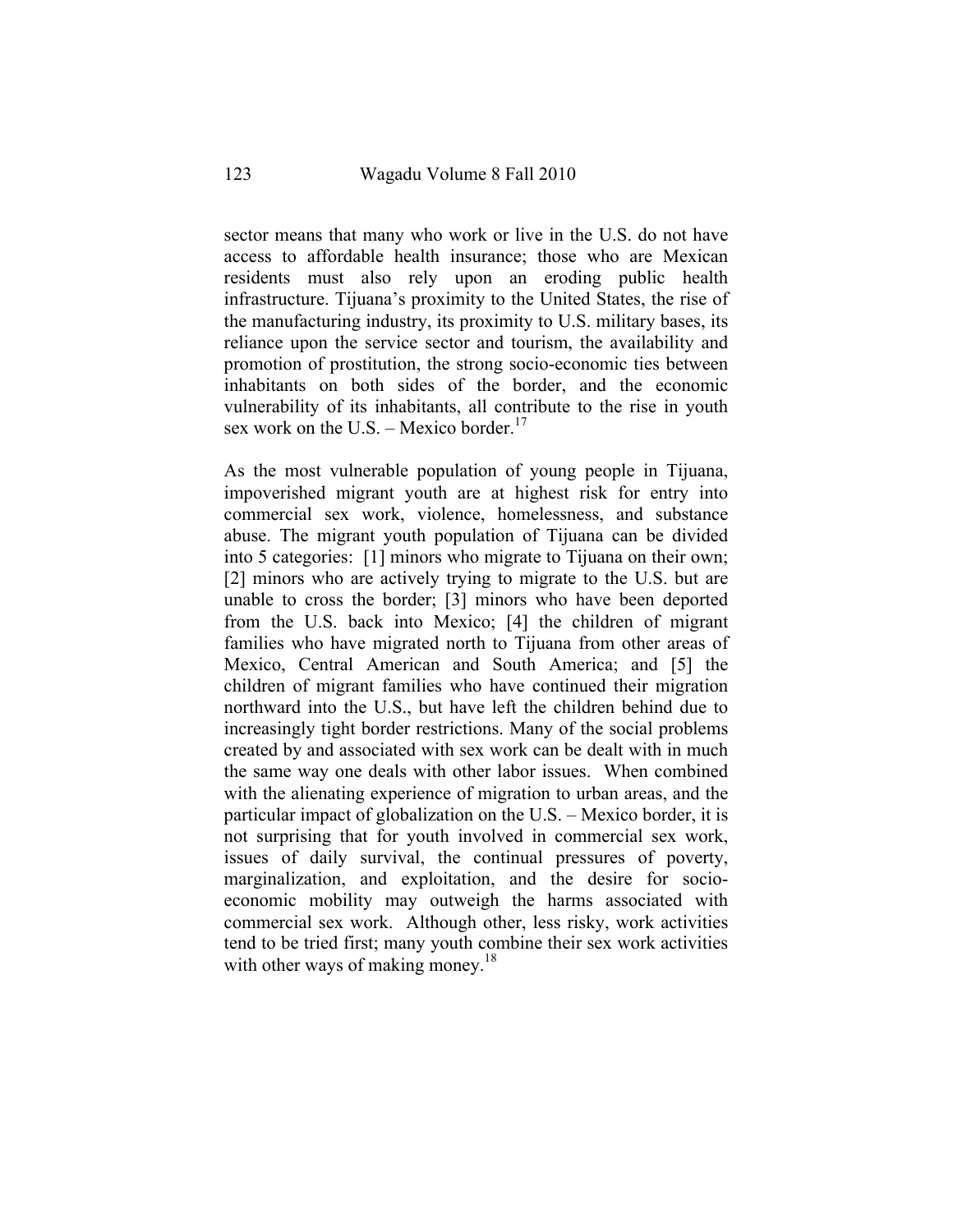#### **Findings**

As is noted on Table 1, early initiators were more likely than late initiators to be younger at the time of the study (22.93 vs. 26.55), 2.79 times more likely to be male, 4.75 times more likely to be transgender, and 1.19 times more likely to be married or cohabitating. They had fewer children than late initiators. Although 17% of both early and late initiators were born in Tijuana, early initiators were 1.58 times more likely to have migrated to Tijuana from another area in South or North Baja, and three times more likely to have migrated to Tijuana from Central America. The background experiences and health risks of early initiators are far more troubling and challenging than that of their counterparts. They were 2.68 times more likely to have been without a safe place to sleep, and eight times more likely to have moved three or more times in the past six months. They were 2.42 times more likely to have been incarcerated, and they were 1.21 times more likely to be working without a current, valid health card. They were 2.64 times as likely to solicit clients outdoors, a practice known to be associated with risks for sexual and drug abuse as well as work-related violence.

Such individuals had also solicited more clients than late initiators during the past week. Although they were 4.75 times more likely to have exchanged sex for alcohol, 3.56 times more likely to have exchanged sex for drugs, 12.5 times more likely to have exchanged sex for food, and 4.57 times more likely to have exchanged sex for clothing, they were as likely as late initiators to have exchanged sex for shelter. They were twice as likely to have not used a condom during their last sexual encounter with a client, and they were 3.86 times more likely to engage in passive anal sex with clients, an activity that greatly increases risk for HIV infection. Not unexpectedly, they were six times more likely to test HIV positive within the study. They were also slightly less likely to have been tested for a sexually transmitted infection during the past year. Interestingly, they were also slightly less likely to report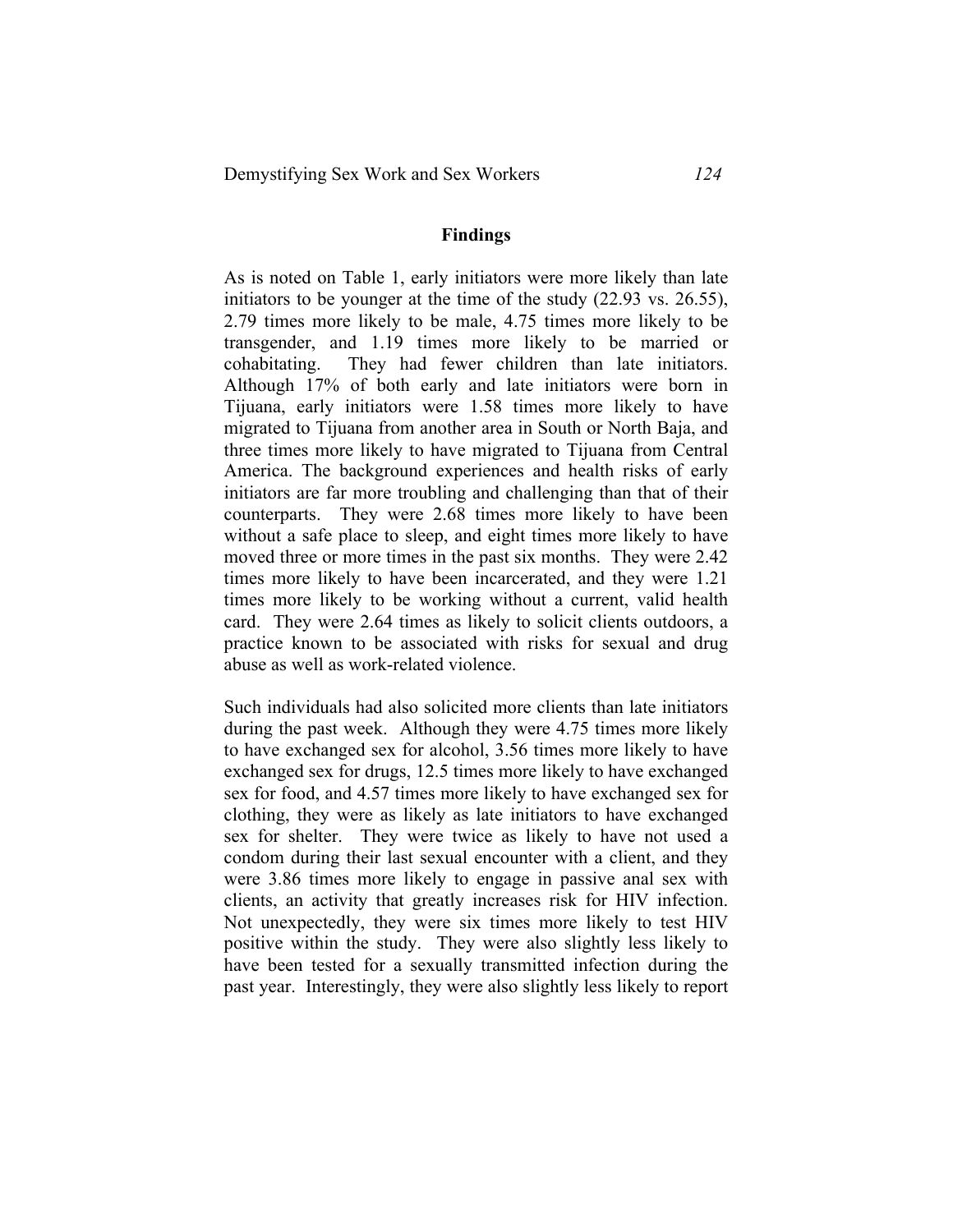having had a sexually transmitted infection (STI) during the past six months, but given the range of risks associated with this population, it is likely that this self report reflects a lower degree of awareness of symptoms rather than a lower incidence of STI.

In addition to their greater likelihood of exchanging sex for alcohol or drugs, early initiators also engaged in higher risk behaviors related to alcohol and drugs. They were three times more likely than late initiators to report a problem with alcohol, and 2.4 times more likely to report a problem with drugs. They were 1.55 times more likely to have had sex while drunk, and 2.56 more likely to have engaged in sex while on drugs. They were 2.67 times more likely to have shared needles for the purposes of injection drug use. Early initiators were also more likely to have experienced workrelated violence. They were twice as likely to experience violence at the hands of clients, nine times more likely to experience violence at the hands of police, 5.4 times more likely to experience violence at the hands of strangers, and three times more likely to experience violence at the hands of an employer. Given the circumstances early initiators find themselves in, it is not surprising that they were also 2.12 times more likely to have experienced suicidal thoughts during two weeks prior to their interview.

### **Barriers to Legal Work**

Sex work in Tijuana has a quasi-legal status (that is, it is neither explicitly legal nor illegal in law), and the response to sex work activities has been mixed and varied over time. Grounded in a politics of difference that singles out some groups and geographical areas and ignores others, law enforcement and health inspectors have helped to create a sex work social hierarchy that mirrors everyday relations of power intersected by gendered, classed, and racialized differences. While the harm reduction approach popularized by public health advocates emphasizes legal regulation, licensing, registration, and mandatory health screening,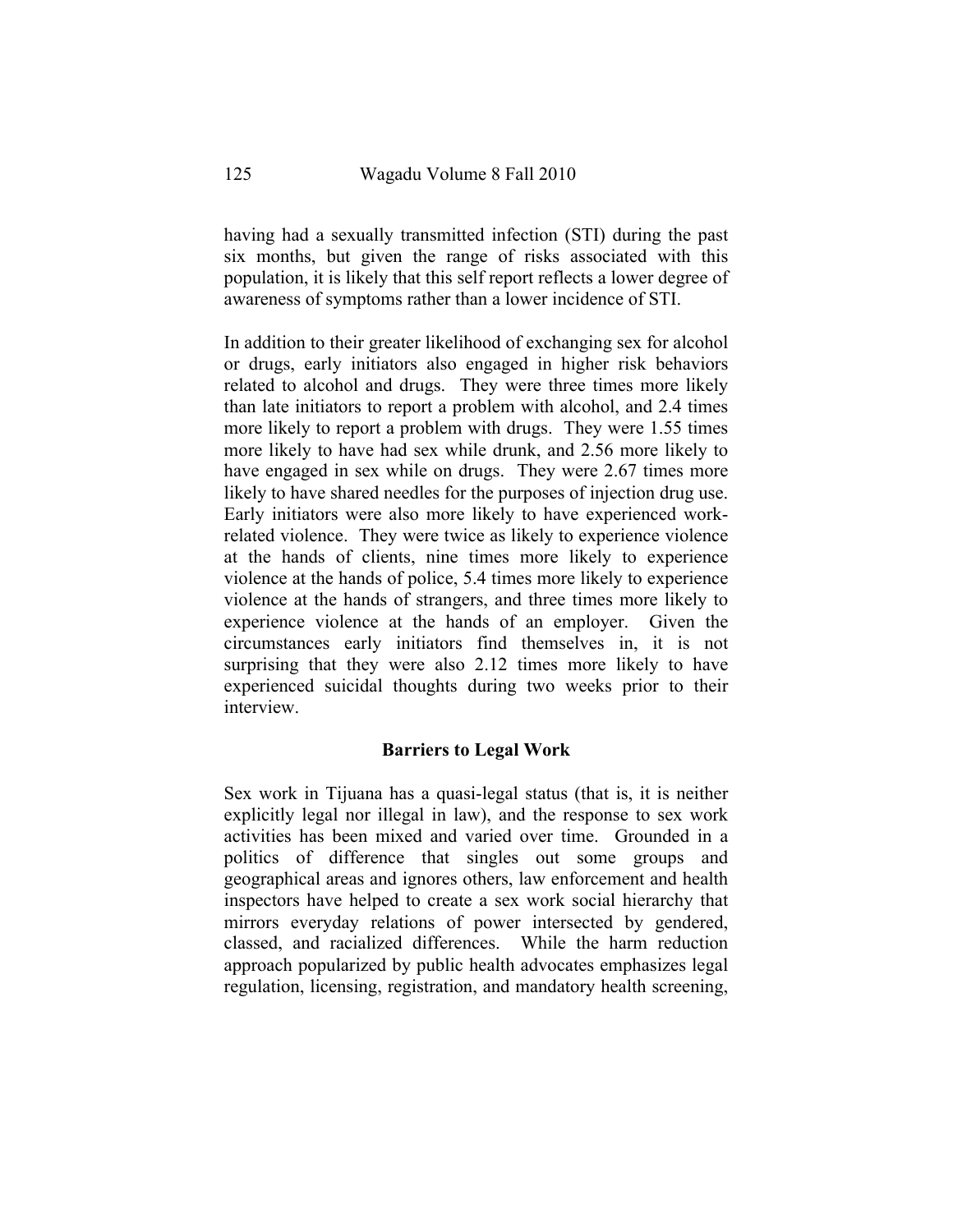barriers to registration and licensing effectively limit the benefits of legal status to those at the top of the social hierarchy, all of whom are adults, further marginalizing those at the bottom, including youth, men who have sex with men, undocumented migrants, and those who cannot afford registration and monthly screening fees. "Crackdowns" by law enforcement fine, shut down, and imprison those who work illegally, increasing vulnerabilities, exacerbating occupational risks, and limiting the abilities of those who work illegally to respond to these risks.

Many of those who work at the margins of the sex work hierarchy are not encouraged (or allowed) to register to work legally. This includes youth, male, transgender, and undocumented workers, as well as migrants from Central and South America. Registration and monthly screenings are cost-prohibitive for many (especially those who engage in street work or only work part-time), and documentation requirements do not take into account the fact that many rural and/or migrant workers do not have birth certificates, driver's licenses, passports, or state identification cards. Transgender workers complain that they are forced to register with their given name and previous gender, and that this makes their current lives problematic and strained. Others fear that their identity will be disclosed to their families and friends, the Mexican government, or the U.S. Customs and Border Protection. Registering as a sex worker is a social act with potentially profound personal, legal, and social consequences.

In Mexico, though the corruption of minors is against the law, there is no law prohibiting prostitution (Cevallos, 1998). Incidences of youth sex work can be prosecuted as corruption, immoral public behavior, and/or as sexual assault. However, because of the clandestine nature of their activities, prosecution is only likely to occur as the result of a complaint by a minor.<sup>19</sup> The current system of regulation is inadequate in terms of public health standards; it also does nothing to prevent those who want, or need, to work from doing so. Because they are not allowed to work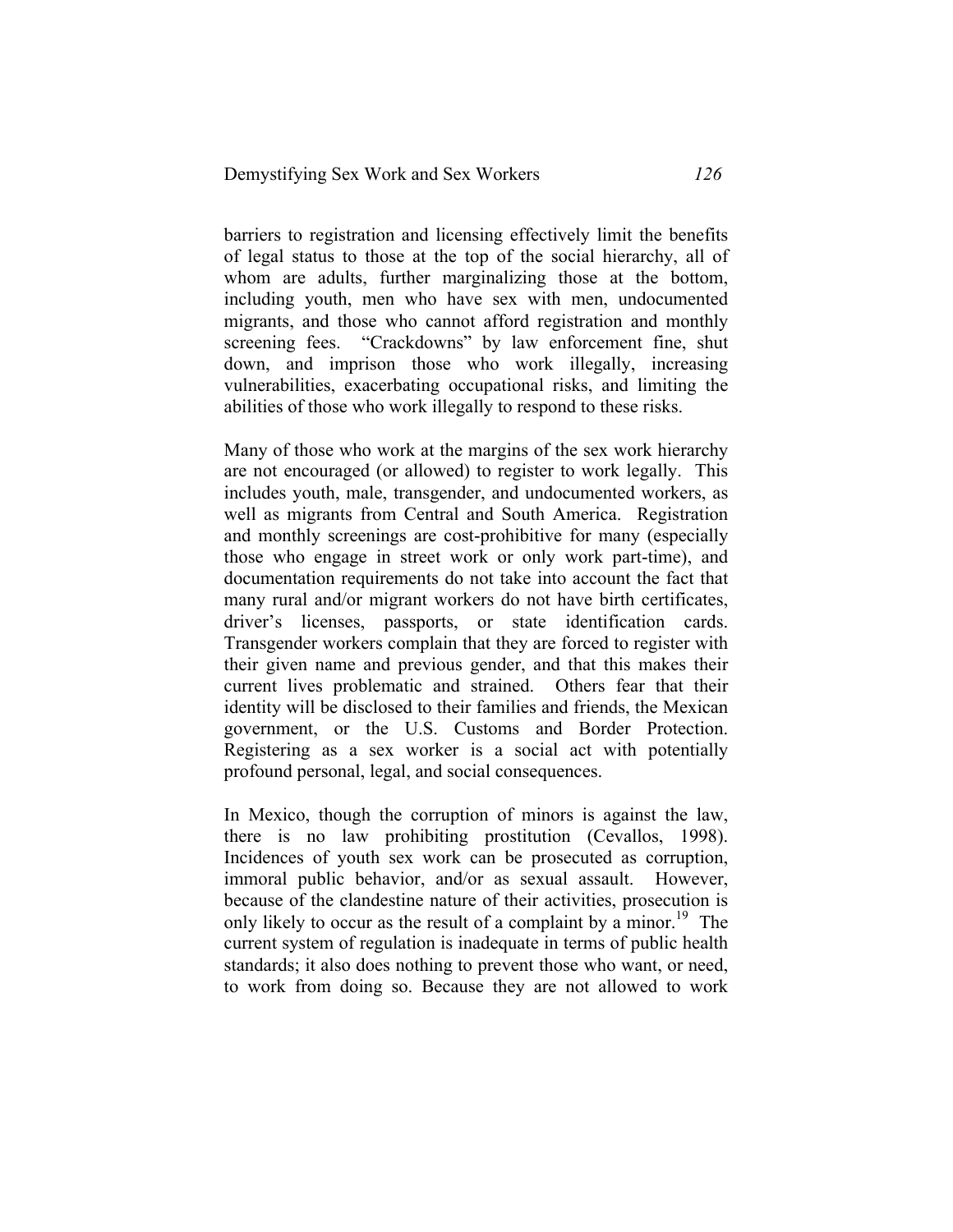legally until they are 18, youth involved in commercial sex work are unlikely to seek support from the authorities out of fear and distrust of the justice system. Those that do attempt to access services and obtain a health card from the municipal clinic are turned away. As they do not have private health insurance, nor enough money to be able to afford private services, there is no system in place address their specific health needs.

#### **Youth Sex Work as an Occupational Health Issue**

Although the vast majority of clientele in Tijuana sex industry are local residents and migrant workers, the industry also caters to clientele from the U.S., Canada, Europe, and Asia. Clients often seek younger sex workers out because of the cultural value placed upon youth and beauty, as well as the (mistaken) perception that younger sex workers are less likely to be infected with STIs. Often, customers who approach youth sex workers find it easier to negotiate the sexual exchange on their own terms (e.g., sex without a condom) than they can with a more experienced sex worker. Like other sex workers, youth sex workers in Tijuana face the occupational hazards brought by sex work itself, such as increased risk of STI (including HIV/AIDS and infertility as a consequence of untreated STI's), unsafe/illegal abortion, client violence, illicit drug use, social ostracization, and mental illness (most commonly chronic depression). Youth involved in sex work as a result of physical and sexual coercion are at even higher risk (Doll & Carballo-Diéguez, 1998).

Youth involved in commercial sex activities possess a variety of social characteristics that impact their ability to generate profits, as well as negotiate or avoid occupational risks involved in this kind of work. These youth differ extensively in terms of age, personal history, family relations, sexual abuse, drug history, mental health status, access to health care, educational background, socioeconomic resources, family responsibilities, work preferences, and social skills. Each of these factors shapes their vulnerability, as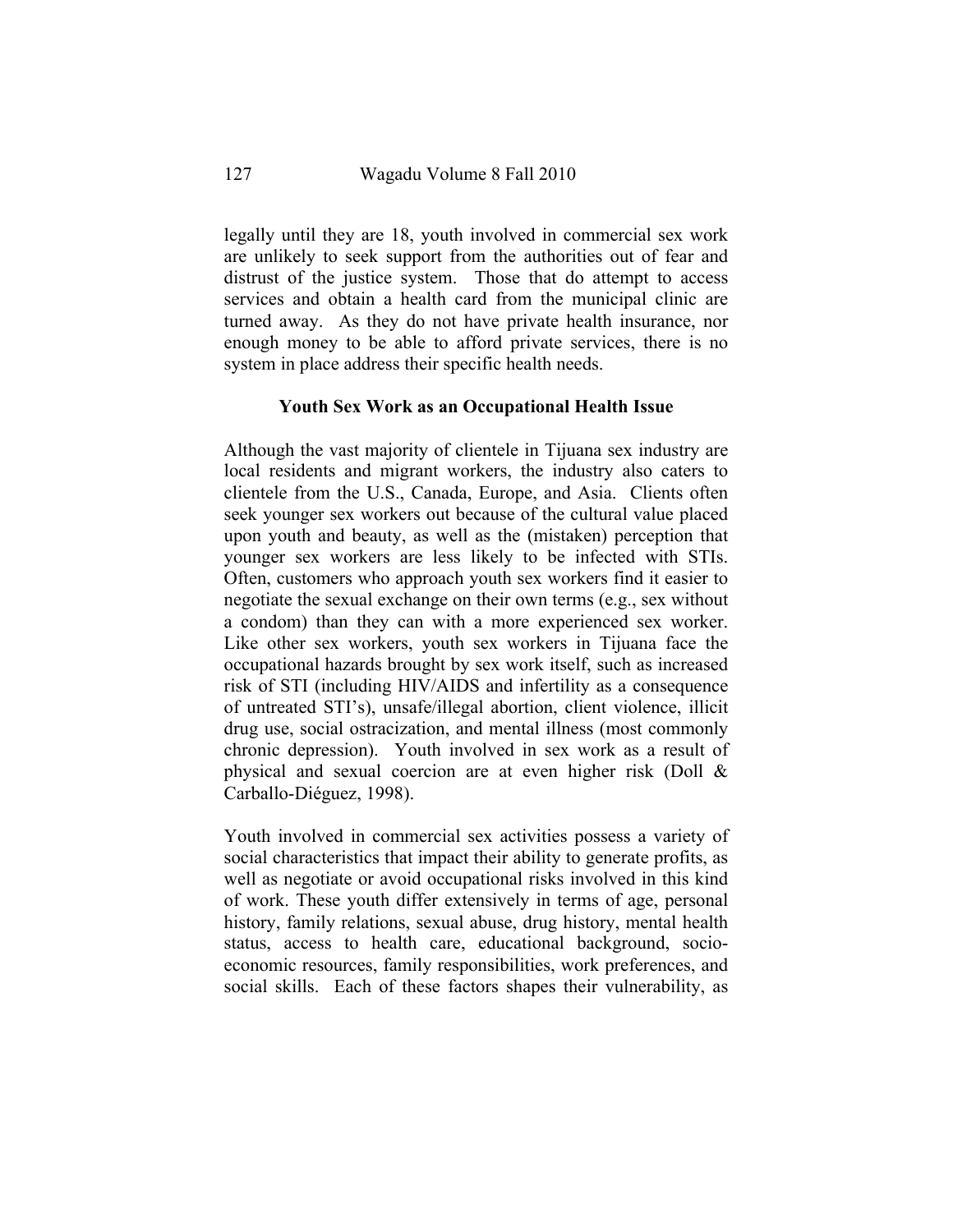well as the likelihood of being taken advantage of during commercial transactions. Vulnerability directly translates into an individual's knowledge, attitudes and practices – and therefore their risk for – STI (including HIV/AIDS), client violence, police harassment, and targeting by city health officials.

Because of their illegal status, minors who work as sex workers face heightened vulnerability to police harassment, violence, and incarceration, and are therefore extremely reluctant to report client violence, rape, and exploitation, to access health and/or social services, or otherwise acknowledge their involvement in illegal activities to authorities. A more pragmatic approach to research, policies, and service provision would acknowledge the everyday realities of sex work practices among youth. The public health challenge is twofold, we must create policies or programs that improve their everyday circumstances, as well as design interventions that youth sex workers can identify with. Any policy that increases the ability of youth to meet their basic needs is likely to increase a young person's sense of personal agency, as well as put them on firmer ground in terms of negotiating sexual transactions. Any policy that alienates youth from outreach services, or makes it more difficult for them to meet their basic needs, will make it more likely that they will suffer the most severe forms of exploitation. Criminalization of youth involved in commercial sexual exchange is a policy that is meant to protect youth, but ultimately impacts youth health in a variety of negative ways.

In Mexico, as elsewhere, laws prohibiting sex work activities among youth have yet to reduce the incidence of commercial sex work activities among young people. The presence of legal penalties does not weave the socio-economic safety nets that young people so desperately need, nor do they provide youth with more alternatives and opportunities. There are no special services and/or programs in place to support youth involved in commercial sex activities in Tijuana. The harm reduction measures that are in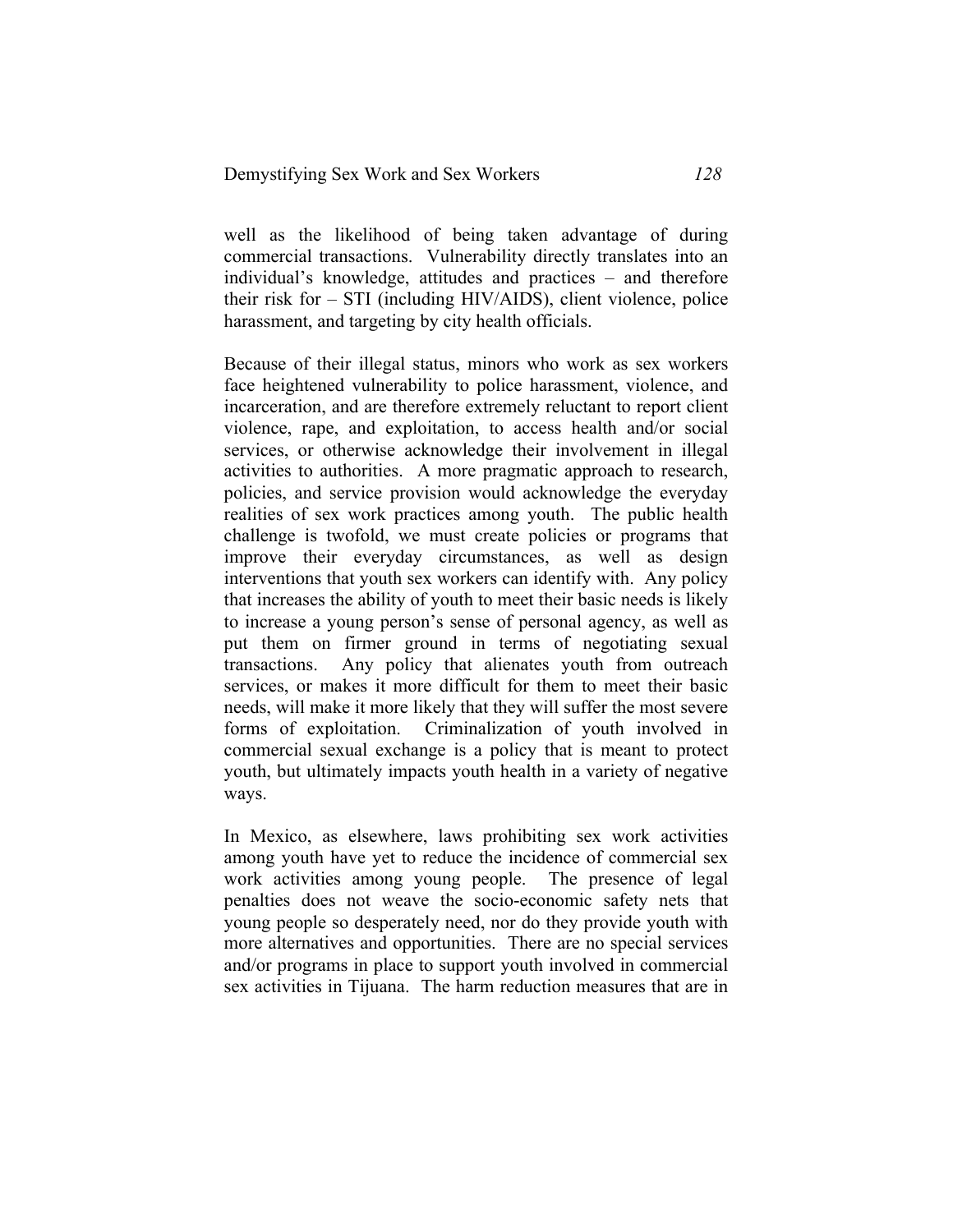place to improve working conditions for sex workers primarily impact adults. Desperately needed programs include the provision of food, clothing, education, shelter, medical (including mental health) services, addiction services, HIV/AIDS and STI prevention education, and better police training and accountability with respect to human rights abuses and street outreach. However, public programs targeted toward sex workers have been set up as a way to contain STIs, rather than deal with poor working conditions, mental health, human rights abuses, and other quality of life issues.

## **Discussion**

The complexities of youth involvement in sex work should be examined within the context of the more general debates surrounding youth labor. Helleiner (2003), for example, argues that youth labor activities, particularly the more public forms utilized by the poor, are often characterized as cultural or parental pathology rather than outcomes of structural inequality. In the name of "child protection", prohibitions can complicate and undermine family/household solvency and access to resources, as well as legitimate racism, discrimination, exclusion, and intrusive regulations directed toward stigmatized groups. Nieuwenhuys (1996) argues that the idealized form of modern childhood is one largely free from labor concerns. By its very nature, it excludes poor families from achieving this ideal. By appealing to a largely unattainable cultural ideal of "childhood sanctity", elites ignore the lack of state investment and supports that would make this ideal a reality for most families.<sup>20,21</sup>

In trying to improve the lives of youth sex workers, we must take a more pragmatic approach than has been advocated thus far; an approach that includes more alternatives and opportunities for youth, better social safety nets to prevent the need for sex work as a form of survival and mobility, and harm reduction measures to improve working conditions for those with few alternatives.<sup>22</sup> My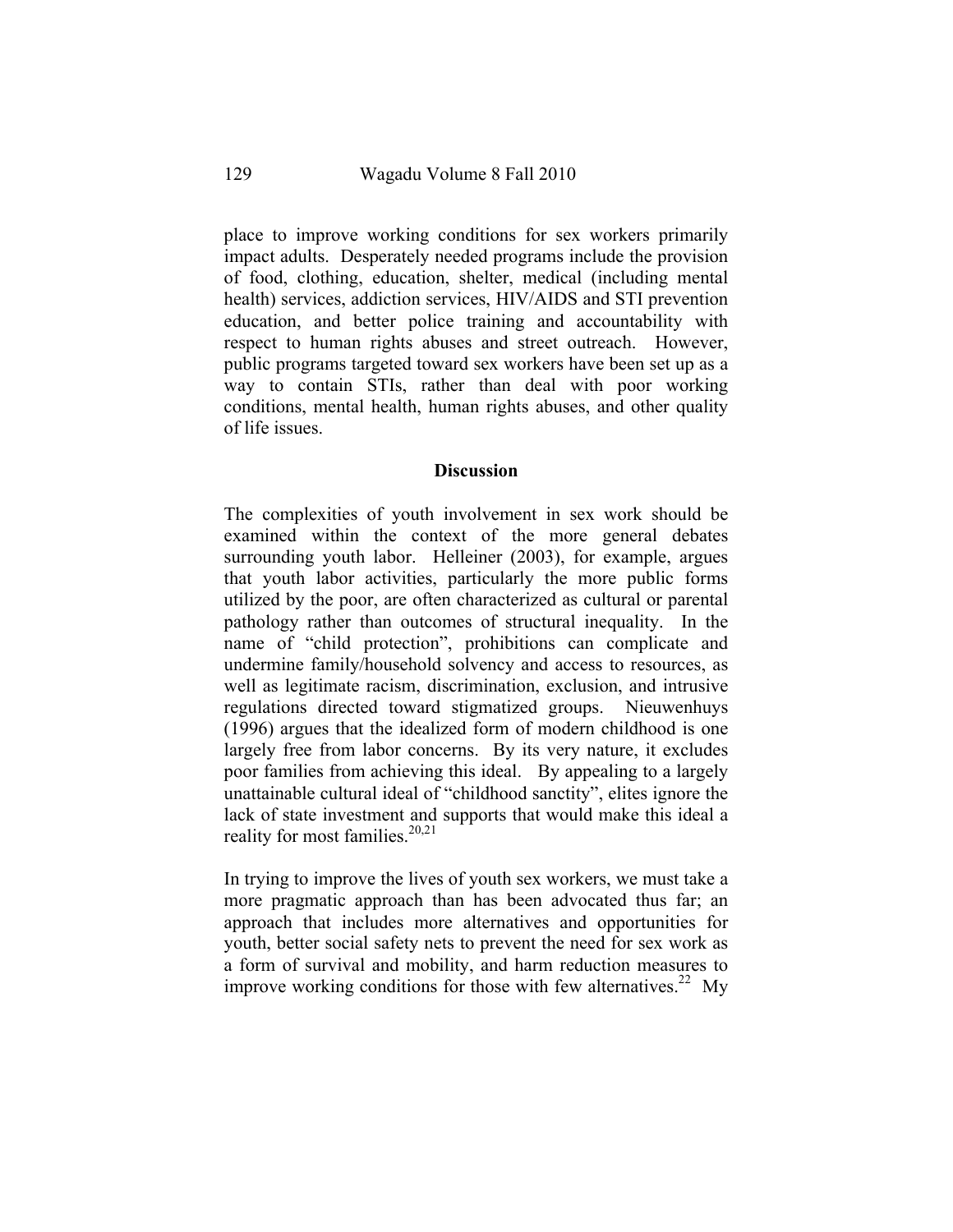argument in this paper is that youth sex work is not a criminal justice problem, and that the protectionist stance that criminalizes prostitution may harm youth engaged in sex work activities.<sup>23,24</sup>

We continue to focus on the identification of individual criminals and syndicates rather than work on changing the social, cultural and economic circumstances that encourage exploitation. In doing so, we are not forced to hold ourselves accountable for our role in creating those circumstances. In reality, mainstream economic interests play a significant role in shaping the social inequalities that impact youth's life chances and constrain alternative means of survival and socio-economic mobility. Laws against child labor, which are meant to protect youth during their developmental stages, may also constrain their choices and further marginalize the most vulnerable among them.

Literature regarding the effects of the legal status of sex work is part of a growing debate among social and political scientists and activists. Although such discussions originated in Western Europe and the U.S. during the turn-of-the-century reformist period (Bartley, 1999; Holloway, 2003; Pivar, 2003; Pivar, 1973), the increasing institutionalization of sex work in many countries makes these renewed debates very relevant in terms of public policy and international relations today. Debates about the ethics and efficacy of social control through regulation or criminalization are interesting, but sometimes ignore the range of lived experiences of sex workers acting within these systems. Research that brings personal experiences and daily struggles of sex workers to the fore will bring us a more accurate view of how policies impact their health and quality of life overall.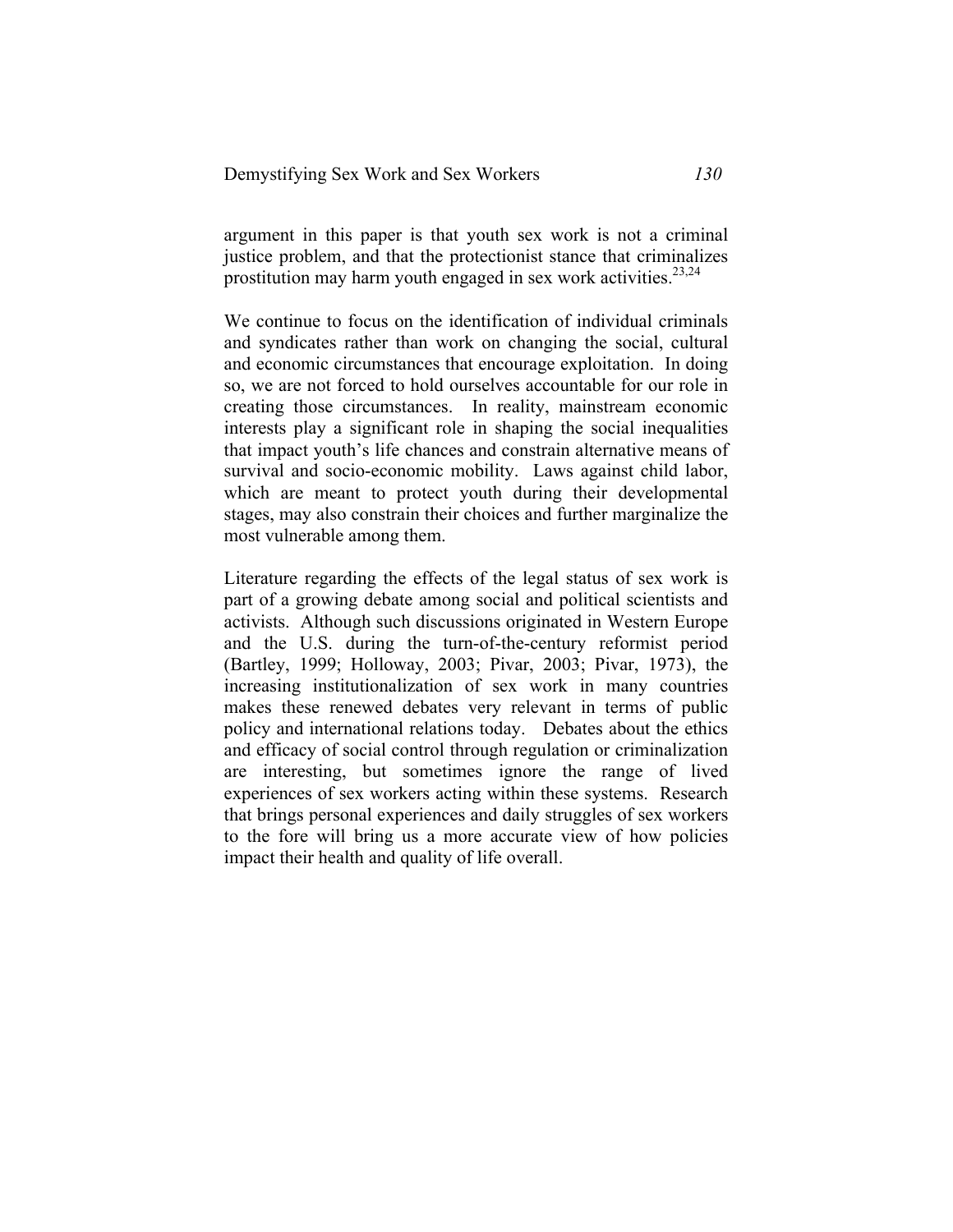Table 1. Population Characteristics of Early (< 18) vs. Late ( $\leq$  18) Initiators

| Variable                                           | AШ<br>Participants<br>$(n = 197)$ | Early<br><b>Initiators</b><br>$(n = 59)$ | <b>Late Initiators</b><br>$(n = 138)$<br>Mean $(SD)$ / |
|----------------------------------------------------|-----------------------------------|------------------------------------------|--------------------------------------------------------|
|                                                    | Mean $(SD)$ /<br>$\%$             | Mean $(SD)$ /<br>$\%$                    | $\%$                                                   |
| Age                                                | 25.47 (8.91)                      | 22.93 (6.54)                             | 26.55 (9.57)                                           |
| Gender                                             |                                   |                                          |                                                        |
| Female                                             | 71                                | 42                                       | 82                                                     |
| Male                                               | 21                                | 39                                       | 14                                                     |
| Transgender                                        | 8                                 | 19                                       | $\overline{4}$                                         |
| Marital status                                     |                                   |                                          |                                                        |
| Single, divorced, or widowed                       | 72                                | 69                                       | 74                                                     |
| Married or co-habitating                           | 28                                | 31                                       | 26                                                     |
| Number of children                                 | 1.23(1.32)                        | .66(1.14)                                | 1.47(1.31)                                             |
| Lived in Tijuana 4 or less years                   |                                   |                                          |                                                        |
| Birthplace                                         |                                   |                                          |                                                        |
| Tijuana                                            | 17                                | 17                                       | 17                                                     |
| An area in Baja other than Tijuana                 | 14                                | 19                                       | 12                                                     |
| An area in Mexico other than Baja                  | 67                                | 61                                       | 70                                                     |
| Central America                                    | 2                                 | 3                                        | $\mathbf{1}$                                           |
| Housing insecurity                                 |                                   |                                          |                                                        |
| Had been without a safe place to                   | 34                                | 59                                       | 22                                                     |
| sleep (in                                          |                                   |                                          |                                                        |
| past 3 years)                                      |                                   |                                          |                                                        |
| Moved $\geq$ 3 times in past 6 months              | 3                                 | 8                                        | $\mathbf{1}$                                           |
| Had been incarcerated                              | 37                                | 63                                       | 26                                                     |
| Did not have a current, valid health card          | 82                                | 92                                       | 76                                                     |
| <b>Sexual Behaviors</b>                            |                                   |                                          |                                                        |
| Solicits clients outdoors                          | 37                                | 66                                       | 25                                                     |
| Number of clients in past week                     | 6.46(11.51)<br>9                  | 7.29 (14.07)                             | 6.11(10.26)                                            |
| Ever had sex for alcohol                           |                                   | 19<br>32                                 | 4<br>9                                                 |
| Ever had sex for drugs                             | 16<br>9                           | 25                                       | $\overline{c}$                                         |
| Ever had sex for food<br>Ever had sex for clothing | 14                                | 32                                       | $\overline{\mathcal{I}}$                               |
| Ever had sex for shelter                           | 2                                 | 2                                        | $\overline{c}$                                         |
| Did not use condom with last client*               | 6                                 | 8                                        | $\overline{4}$                                         |
| Engages in passive anal sex with                   | 26                                | 54                                       | 14                                                     |
| clients                                            |                                   |                                          |                                                        |
| STI exposure, screening and treatment              |                                   |                                          |                                                        |
| No STI checkup in at least 1 year*                 | 46                                | 47                                       | 46                                                     |
| STI in past six months (self-report)               | 23                                | 19                                       | 24                                                     |
| **                                                 |                                   |                                          |                                                        |
| Tested HIV positive (Orasure, Elisa                | 5                                 | 12                                       | $\overline{c}$                                         |
| blot)                                              |                                   |                                          |                                                        |
| Alcohol and drug use                               |                                   |                                          |                                                        |
| Report a problem with alcohol                      | 8                                 | 15                                       | 5                                                      |
| Report a problem with drugs                        | 16                                | 27                                       | 11                                                     |
| Ever had sex while drunk                           | 42                                | 59                                       | 38                                                     |
| Ever had sex while on drugs                        | 37                                | 64                                       | 25                                                     |
| Shares needles for IV drug use                     | 5                                 | 8                                        | 3                                                      |
| Work-related violence                              |                                   |                                          |                                                        |
| Client                                             | 29                                | 44                                       | 22                                                     |
| Police                                             | 14                                | 36                                       | $\overline{4}$                                         |
| Stranger                                           | 12                                | 27                                       | 5                                                      |
| Employer                                           | 2                                 | 3                                        | $\mathbf{1}$                                           |
| Suicidal thoughts in past 2 weeks                  | 23                                | 36                                       | 17                                                     |

\* Missing value – One participant refused to answer this question \*\* Missing value – Two participants refused to answer this question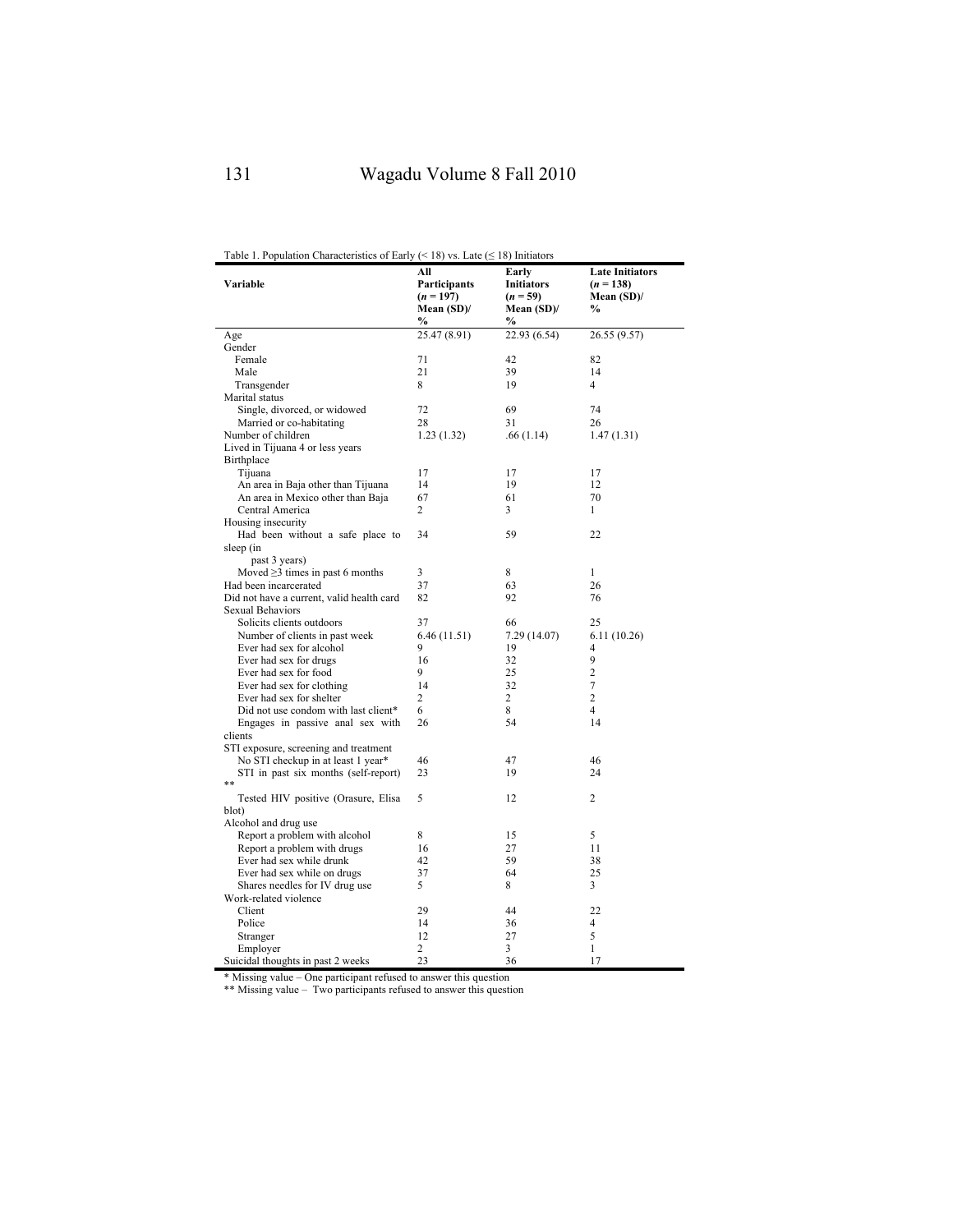## REFERENCES

- Appadurai, A. (1996). *Modernity at large: Cultural dimensions of globalization.* Minneapolis, MN: University of Minnesota Press.
- Agustín, L.M. (2007). *Sex at the margins: Migration, labor markets and the rescue industry*. London: Zed Books.
- Ariés, P. (1962). *L'enfant et la vie familiale sous l'ancien régime*. Paris: Seuil.
- Azaola, E. (2000). Boy and girl victims of sexual exploitation in Mexico. Retrieved from

http://caster.ssw.upenn.edu/~restes/Mexico\_Final\_Report\_001015.pdf

- Barr, C.W., et al. (1996). *Child sex trade: Battling a scourge*. Boston: Christian Science Publishing.
- Bartley, P. (1999). Prostitution: Prevention and reform in England, 1860-1914. London: Routledge.
- Bettcher, D.W., Yach, D. & Guindon, E. (2000). Global trade and health: Key linkages and future challenges. *Bulletin of the World Health Organization, 78*: 521–34.
- Breman, A., & Shelton, C. (2001). Structural adjustment and health: A literature review of the debate, its role-players and presented empirical evidence. Paper No. WG6:6, Commission on Macroeconomics and Health. Retrieved from http://www.cmhealth.org/docs/wg6\_paper6.pdf
- Bucholtz, M. (2002). Youth and cultural practice. *Annual Review of Anthropology, 31*: 525-552.
- Cevallos, D. (1998, February 10). Rights-Mexico: Sterile at age 12, AIDS at 14. Retrieved from http://www.oneworld.org/ips2/feb98/mexico2.html
- Chapkis, W. (1997). *Live sex acts: Women performing erotic labor*. New York: Routledge.
- Chin, K. (1990). *Chinese subculture and criminality: Non-traditional crime groups in America*. Westport: Greenwood.
- D'Asaro, A., & Foley, D. (1997). Girls and the business of sex (Vietnam). *On the Issues 6*(3).
- Dear, M. J. (2000). *The postmodern urban condition.* Oxford: Blackwell Publishers.
- Delacoste, F., & Alexander, P. (Eds.) (1998). *Sex work: Writings by women in the sex industry* (2<sup>nd</sup> ed). San Francisco, CA: Cleis Press.
- Dembo, R.L., et al. (1992). The role of family factors, physical abuse, and sexual victimization experiences in high-risk youth's alcohol and other drug use and delinquency: A longitudinal model. *Violence and Victims, 7*(3), 245-266.
- Doll, L. S., & Carballo-Diéguez, A. (1998). Physical and sexual coercion and HIV risk: Editorial. *AIDS and Behavior, 2*(1), 31-32.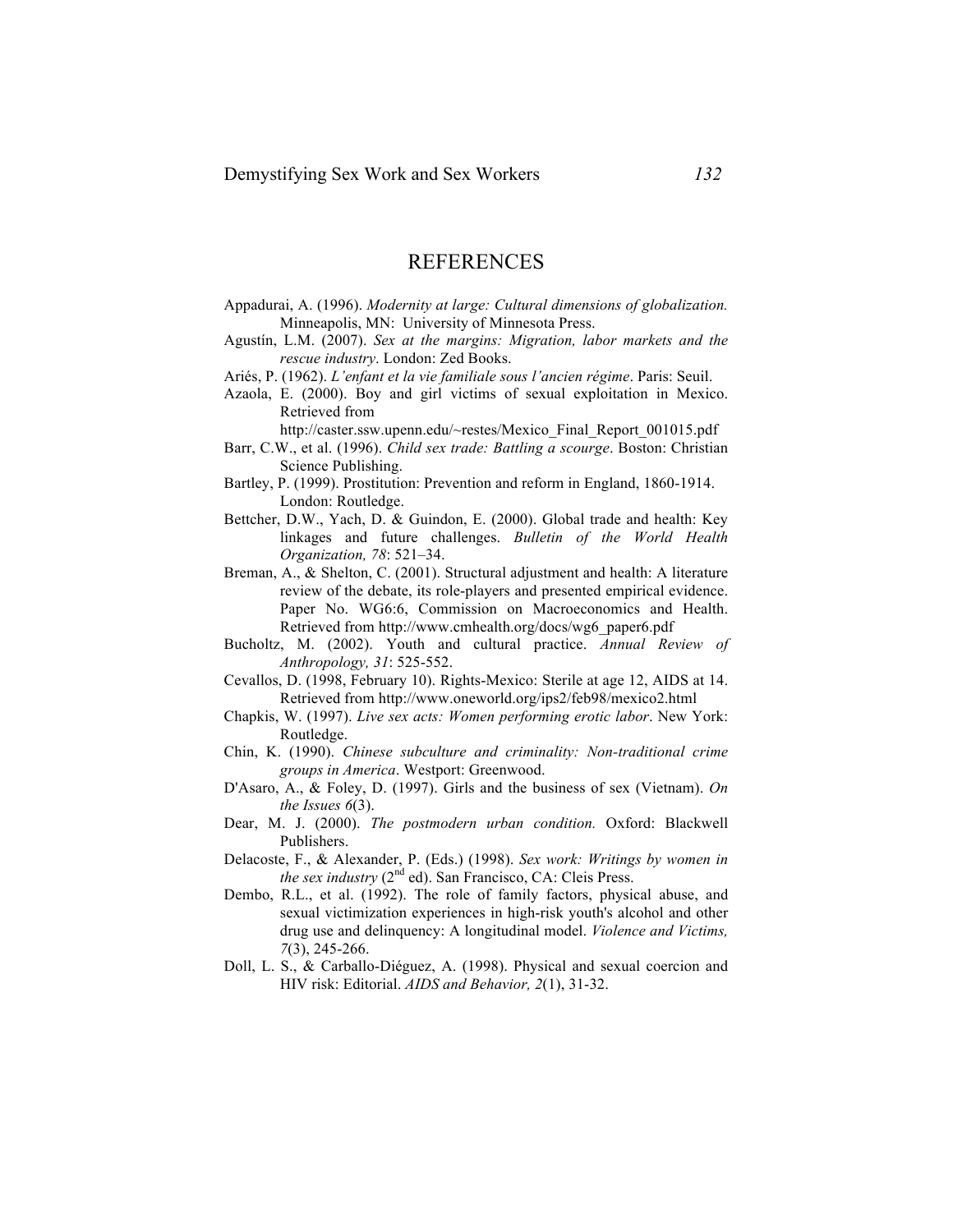End child prostitution, child pornography, and the trafficking of children for sexual exploitation (ECPAT). (1996a). End child prostitution in Asian tourism. *ECPAT Bulletin, 3*(10), 1-114.

(1996b). Europe and North America: Regional Profile. World Congress against Commercial Sexual Exploitation of Children, Stockholm, Sweden.

Estes, R.J. (2001) The Sexual Exploitation of Children: A Working Guide to the Empirical Literature. Retrieved from

http://caster.ssw.upenn.edu/~restes/CSEC\_Bib\_March\_2001.pdf

- Estes, R. J., & Weiner, N. (2001). The commercial sexual exploitation of children in the US, Canada, and Mexico. Retrieved from http://caster.ssw.upenn.edu/~restes/nafta\_sex\_18.html
- Fernandez-Kelly, M.P. (1983). *For we are sold, I and my people: Women and industry in Mexico's frontier*. Albany: State University of New York Press.
- Gailey, C. W. (1999). Rethinking child labor in an age of capitalist restructuring. *Critique of Anthropology, 19*(2), 115-119.
- Ganster, P. (2000). *San Diego – Tijuana international border area planning atlas / Atlas de planeacion del area fronteriza internacional Tijuana – San Diego.* San Diego: Institute for Regional Studies of the Californias and Department of Geography (San Diego State University), IMPlan, City of San Diego, and the San Diego Association of Governments.

(1999) *Tijuana, basic information*. Vol. 2003: San Diego State University, Institute for Regional Studies of the Californias. Retrieved from http://www-rohan.sdsu.edu/~irsc/tjreport/tj1.html

- George, S. (1988). *A fate worse than debt*. London: Penguin.
- Gutierrez, E. (1998). Rights: Child traffic in Venezuela tip of the iceberg. January 11. Retrieved from

http://www.oneworld.org/ips2/jan98/venezuela2.html

- Hall, T., & Montgomery, H. (2000). Home and away: "Childhood, "youth" and young people. *Anthropology Today*, *16*(3), 13-15.
- Harris, B. (1998). Casa Alianza co-operates with FBI and US Justice Department to trap American child abusers in Central America. Retrieved from

http://www.casa- alianza.org/news.shoot/shoot27.htm

- Helleiner, J. (2003) The politics of traveller 'child begging' in Ireland. *Critique of Anthropology, 23*(1), 17-33.
- Holloway, P. (2003). Regulation and the nation: Comparative perspectives on prostitution and public policy. *Journal of Women's History, 15*(1), 202- 211.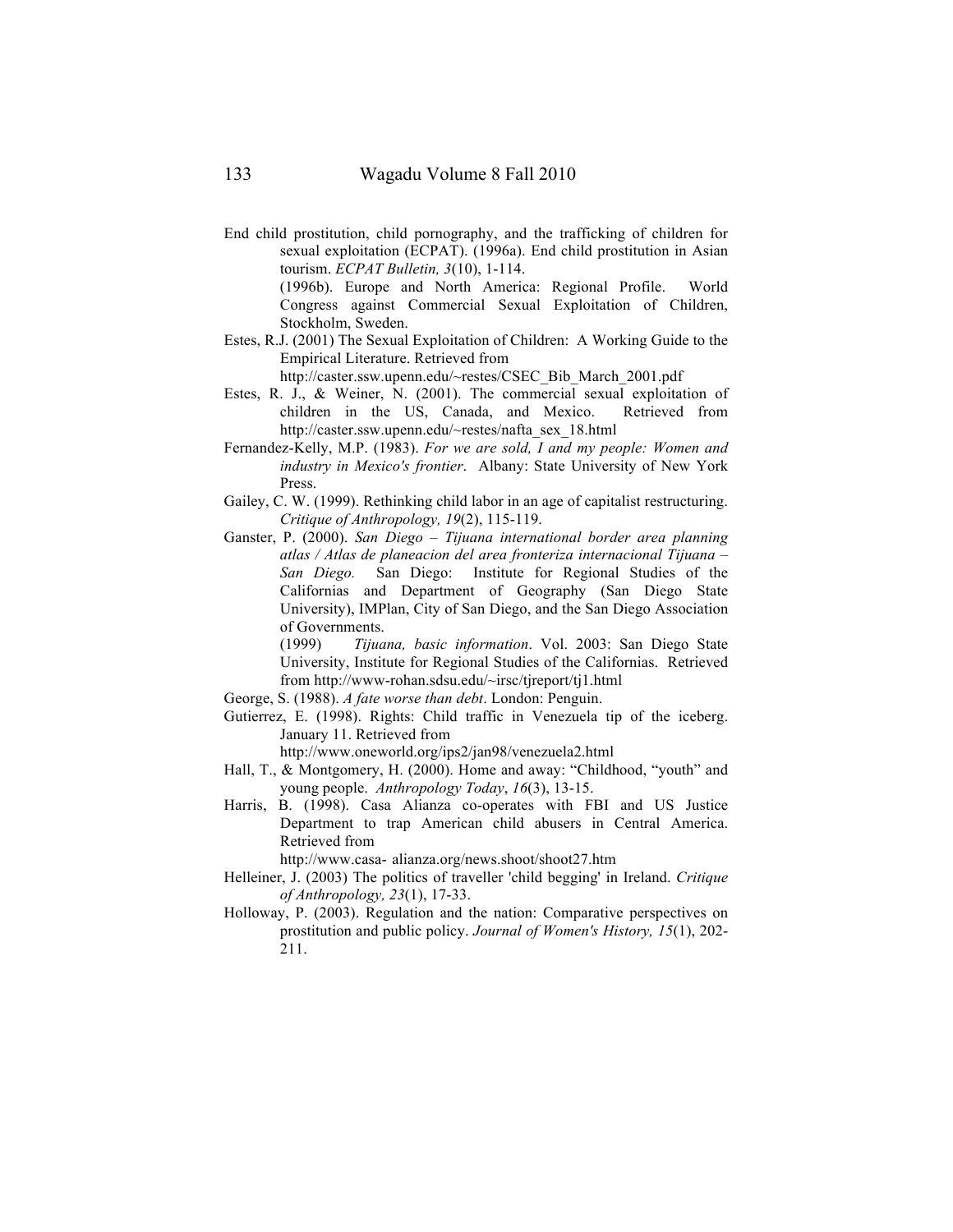- International Bureau for Children's Rights (IBCR). (1998a). *Report of public hearing on the international dimensions of child sexual exploitation*. Fortaleza, Brazil. May 11-15. Montreal: IBCR. (1998b). Report of public hearing on the international dimensions of
	- child sexual exploitation. Bangkok, Thailand. November, 17-21. Montreal: IBCR.
- Ireland, K. (1993). Wish you weren't here: The sexual exploitation of children and the connection with tourism and international travel. London: Save the Children Fund.
- Ireland, T., & Widom, C. S. (1994). Childhood victimization and risk for alcohol and drug arrests. *The International Journal of the Addictions, 2*(2), 235–274.
- Jankowski, M. S. (1991). *Islands in the street: Gangs and American urban society.* Berkeley: University of California Press.
- Kapur, R. (2007). The citizen and the migrant: Postcolonial anxieties, law, and the politics of exclusion/inclusion. *Theoretical Inquiries in Law, 8*(2), 537-570.
- Katsulis, Y. (2009). *Sex work and the city: The social geography of health and safety in Tijuana, Mexico*. Austin: University of Texas Press.
- Kelly, F. (2005). Conceptualising the child through an "ethic of care": lessons for family law *International Journal of Law in Context, 1*(4), 375–396.
- Kempadoo, K., & Doezema, J. (Eds.) (1998). *Global sex workers: Rights, resistance, and redefinition.* New York: Routledge.
- Kempadoo, K., Sanghera, J., & Pattanaik, B. (Eds.) (2005). *Trafficking and prostitution reconsidered: New perspectives on migration, sex work, and human rights*. Boulder, CO: Paradigm Publishers.
- Knight, D. (1998). Labour Rights: Latin American children exploited on US farms. Retrieved from http://oneworld.org/ips2/jan98/usa.html
- Labonte, R, Schreker, T., Sanders, D., & Meeus, W. (2004). *Fatal Indifference: The G8, Africa, and Global Health*. South Africa: University of Cape Town Press/IDRC.
- Lie, J. (1996). Globalization and its discontents. *Contemporary Sociology, 25*(5), 585-587.
- Lingam, L. (2005). Structural adjustment, gender and household survival strategies: Review of evidences and concerns. Center for the Education of Women. Retrieved from
	- http://www.cew.umich.edu/PDFs/pubs/lingamrept.pdf
- Lobe, J. (2001). Rights-Kenya: One million AIDS orphans lack adequate help Report: Washington, Jun 25, 2001 Inter Press Service. Retrieved from http://www.oneworld.net/cgi-bin/babel/showdoc
- Longford, M. (1995). Family poverty and the exploitation of child labor. *Law & Policy, 17*(4), 471-482.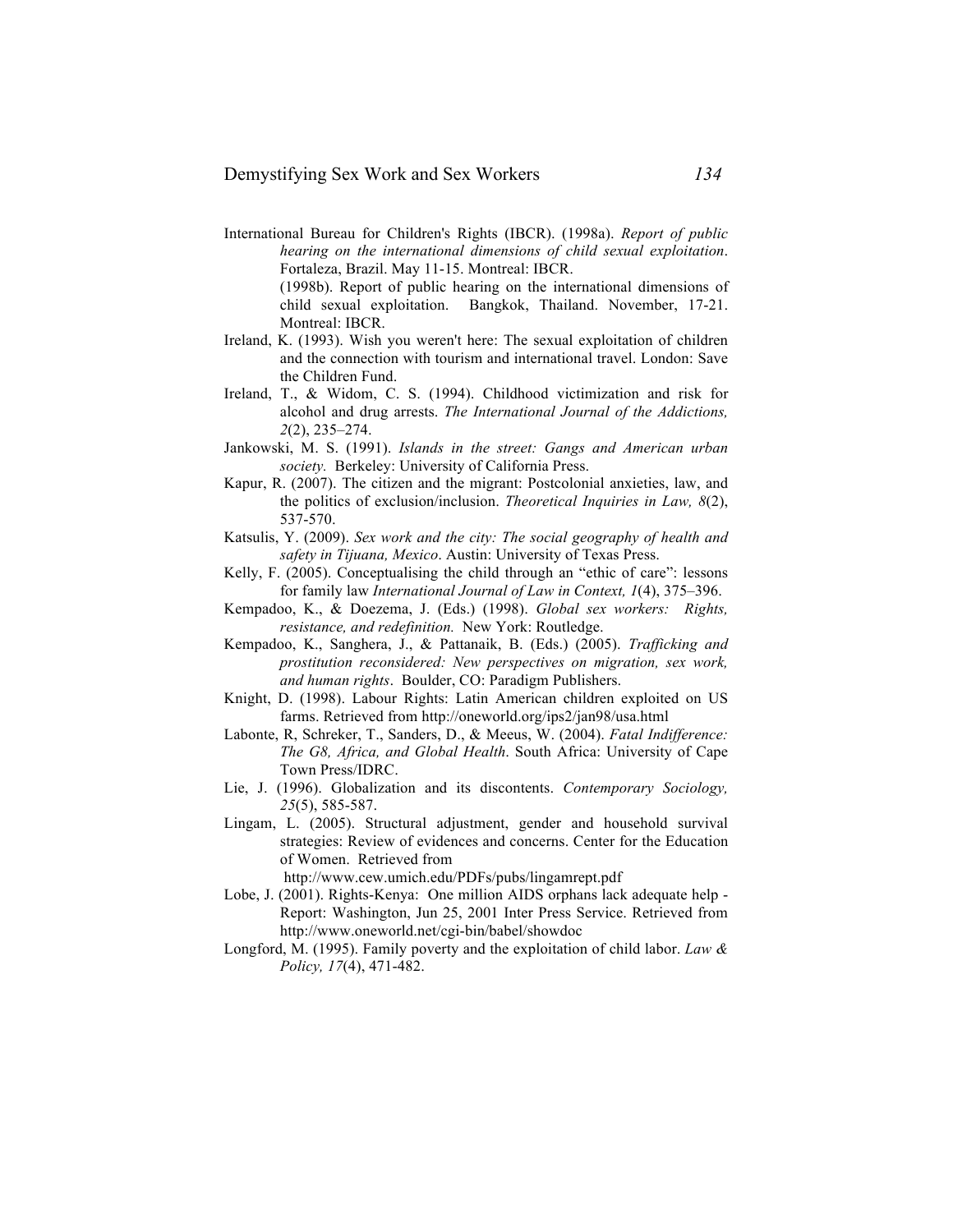- Lustig, N. (1992). *Mexico: The remaking of an economy.* Washington, D.C.: Brookings Institute.
- McDonald, W. F. (1995). The globalization of criminology: The new frontier is the frontier. *Transnational Organized Crime, 1,* 1-12.
- Miles, A. (2000). Poor adolescent girls and social transformations in Cuenca, Ecuador. *Ethos, 28*(1), 54-74.
- Montgomery, H. (2007). Working with child prostitutes in Thailand: Problems of practice and interpretation. *Childhood, 14*(4), 415-430.
- Mueck, M. (1992). Mother sold food, daughter sells her body: The cultural continuity of prostitution. *Social Science and Medicine, 35*(7), 891-901.
- Munir, A. B., & Yasin, S. (1997). Commercial sexual exploitation (of children). *Child Abuse Review, 6*(2), 147-153.
- Nagle, J. (Ed.) (1997). *Whores and other feminists.* New York, NY: Routledge.
- Nieuwenhuys, O. (1996). The paradox of child labor and anthropology. *Annual Review of Anthropology, 25,* 237-251.
- National Center for Missing and Exploited Children (NCMEC). (1998). Child prostitution. Retrieved from http://www.missingchildren.com
- Oralia Loza, M. A., et al. (2010). Correlates of early versus later initiation into sex work in two Mexico-US border cities. *Journal of Adolescent Health, 46*, 37-54.
- Palley, T.I. (2002). The child labor problem and the need for international labor standards. *Journal of Economic Issues, 35*, 601-615.
- Pastor, Jr, M. (1994). Review essays: Mexican trade liberalization and NAFTA. *Latin American Perspectives, 29*(3): 153-173.
- Peña, D. G. (1997). *The terror of the machine: Technology, work, gender, and ecology on the U.S. – Mexico border*. Austin, TX: University of Texas Press.
- Pheterson, G. (1996). *The prostitution prism.* Amsterdam: Amsterdam University Press.
- Pivar, D. (2002). *Purity and hygiene: Women, prostitution, and the "American Plan", 1900-1930.* Westport, CT: Greenwood Press. (1973). *Purity crusade, sexual morality and social control, 1868-1900*.
	- Westport, CT: Greenwood Press.
- Rodriguez, R. (1998). *Rights-LATAM: Globalization exacerbates children's social ills*. July 6 Retrieved from http://oneworld.org/ips2/jul98/18\_55\_061.html
- Salvadó, A. (2000). Las niñas de la calle en América Latina, la explotación sexual y sus consecuencias niñas de la calle vs prostitución. Retrieved from http://oneworld.net
- Save the Children. (1996). *Kids for hire*. London: Save the Children.
- Schoepf, B., Schoepf, C., & Millen, J. (2000). Theoretical therapies, remote remedies: SAPs and the political ecology of poverty and health in Africa. In J. Yong Kim, J. Millen, A. Irwin and J. Gershman (Eds),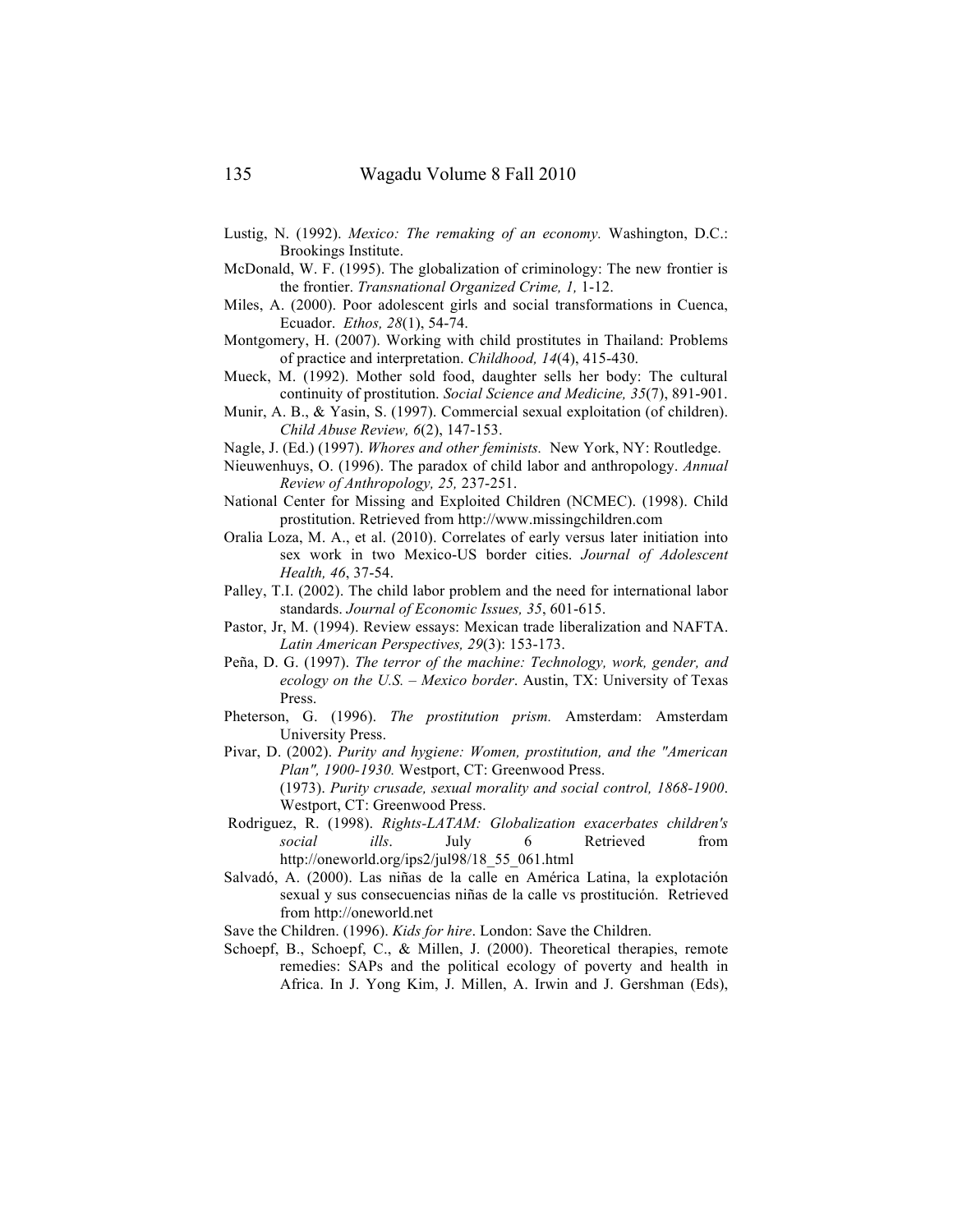*Dying for growth: Global inequality and the health of the poor* (pp. 91– 126). Monroe, ME.: Common Courage Press.

Seabrook, J. (1997). *North-South relations: The sex industry*. Third World Network Features. Retrieved from

http://www.pattayapages.com/girls/political.html

- Secretería del Trabajo y Previsión Social. (1999). *Encuesta sobre migracion en la frontera norte de Mexico 1996-1997.* Tijuana, Mexico: El Colegio de la Frontera Norte.
- Seneviratne, M. (1994). *An evil under the sun: The sexual exploitation of children in Sri Lanka*. Mt. Lavinia, Sri Lanka: Protecting Environment and Children Everywhere.
- Shaiken, H. (1994). Advanced manufacturing and Mexico: A new international division of labor? *Latin American Perspectives, 29*(2), 39-71.
- Shamim, I. (1993). *Homeless and powerless: Child victims of sexual exploitation*. Dhaka, Bangladesh: Bangladesh Sociology Association, University of Dhaka.
- Sklair, L. (1993). *Assembling for development: The maquila industry in Mexico and the United States.* Berkeley: University of California Press.
- Snell, C. L. (1995). *Young men in the street: Help-seeking behavior of young male prostitutes*. Westport: Praeger.
- Soderlund, G. (2005) Running from the rescuers: New U.S. crusades against sex trafficking and the rhetoric of abolition. *NWSA Journal, 17*(3), 64-87.
- Sykes, K. (2003). Child and youth labor in the era of capitalist restructuring. *Critique of Anthropology, 23*: 5-16.
- Todres, J. (2010). Taking prevention seriously: Developing a comprehensive response to child trafficking and sexual exploitation. *Vanderbilt Journal of Transnational Law, 43*(1), 1-56.
- United Nations. (1995). *World situation with regard to international traffic in minors.* Costa Rica: U.N. Latin American Institute for the Prevention of Crime and the Treatment of Offenders. (2000). Rights of the child: Report of the Special Rapporteur on the

sale of children, child prostitution and child pornography. Report on the mission to Guatemala. Doc. E/CN,4/2000/73/Add.2, January 27.

- United Nations Children's Fund (UNICEF). (1997). *UNICEF report on child labor: State of the world's children*. New York: Oxford University Press.
- U.S. Department of Labor. (1995). *By the sweat and toil of children: The use of child labor in U.S. agricultural imports and forced and bonded child labor*. Washington: Bureau of International Affairs. (1996) *Forced labor: The prostitution of children*. Washington, DC:

Bureau of International Labor Affairs. Widom, C. S., & Kuhns, J. B. (1996). Childhood victimization and subsequent

risk for promiscuity, prostitution, and teenage pregnancy: A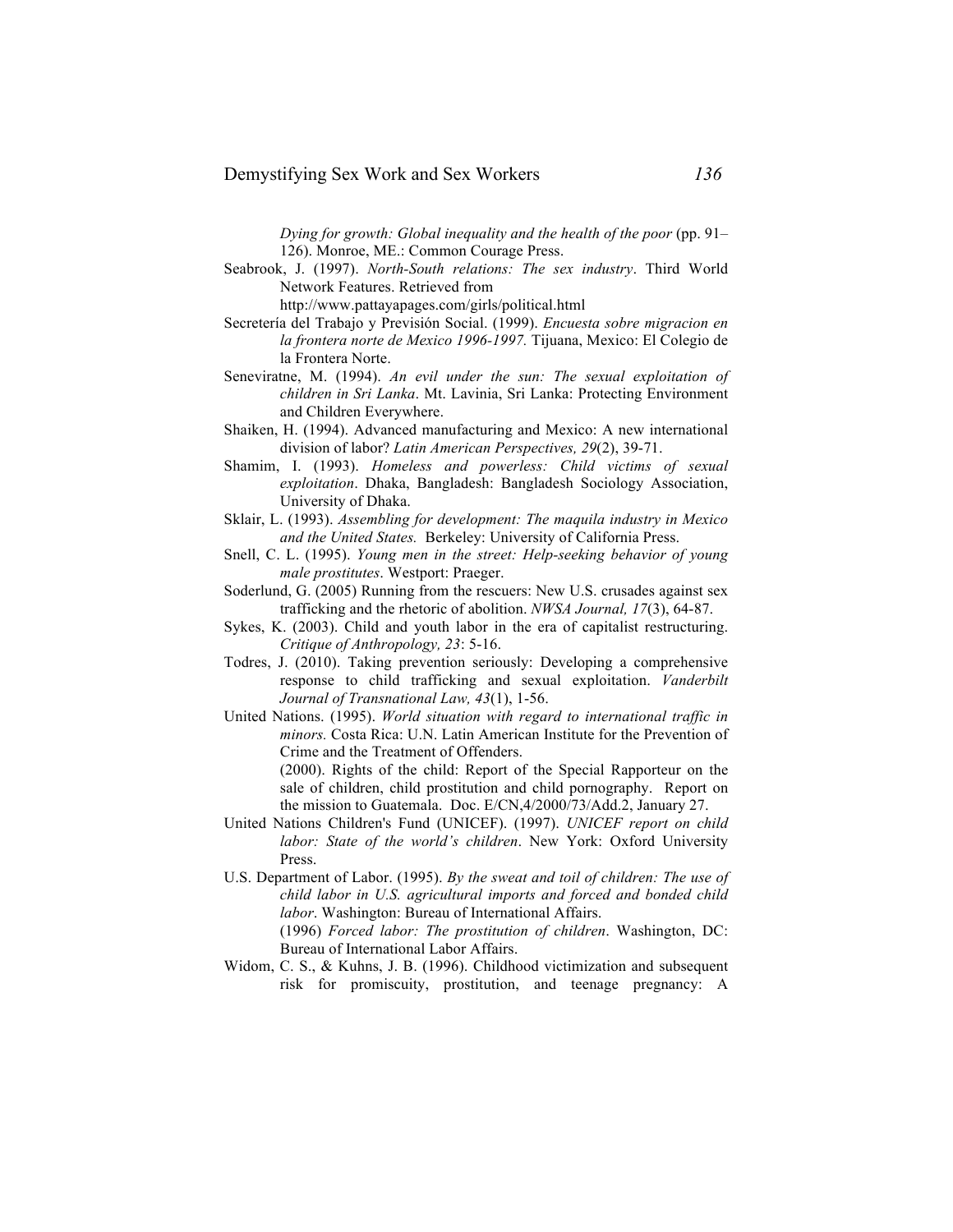prospective study. *American Journal of Public Health, 86*(11), 1607- 1612.

- Yoon, Y. (1997). *International sexual slavery*. Washington, D.C.: CG Issue Overviews.
- Youth Plus. (1995). *Working with street children: Selected case studies from Africa, Asia, and Latin America*. Paris: UNESCO & International Catholic Child Bureau.

Zheng, T. (Ed.) (2010). *Sex trafficking, human rights, and social justice*. New York: Routledge.

<sup>1</sup> This research was supported by National Science Foundation America's Program, Grant No. 602811 and Yale's Center for International Area Studies. Financial support for the development of this paper was also provided by the American Association of University Women's Short Term Publications Grant.

<sup>2</sup> Yasmina Katsulis is Assistant Professor of Women and Gender Studies at Arizona State University, and can be reached at yasmina.katsulis@asu.edu. Website: http://www.profkat.info/

3

<sup>3</sup> The hill refers to an outdoor area (literally, a hill area) for servicing clients.<br><sup>4</sup> My use of the term youth sex work is meant to convey the view that the majority of these activities are more accurately understood as a form of labor; albeit one with a higher degree of risk, injury, and psychological harm than other forms of labor.

 Media interest in trafficking has burgeoned over the last decade, playing a profound role in the ways in which sex work is presented in popular discourse. Further, as Soderlund (2005, p. 76) notes: [I]f news reports and policy documents are any indication, there appear to be few ways to talk about sex trafficking that do not include dramatic readings of the captivity narrative's well-rehearsed scripts: the prison-like brothel, the lured or deceived female victim, and her heroic rescuers. These features not only become ritually invoked and necessary aspects of such narratives by indexing sex slavery, but they also define the rhetorical limits of what can be said about the phenomenon on a popular level." In this panic to address trafficking, solutions have largely focused on victim assistance programs and the prosecution of traffickers, to the detriment of a coordinated focus on prevention. In many cases, "prevention measures have been nonexistent…As a result, the measures taken…fall short…current prosecutions offer minimal deterrence when compared to incentives for traffickers, and assistance to victims often ends early and fails to address systemic issues, leaving those 'assisted' children vulnerable to repeated exploitation" (Todres 2010, p. 4).

 A very important exception includes Montgomery's (2007) work with youth sex workers in Thailand. For example, Montgomery notes that the Thai interpretation of youth sex work as a form of filial piety, for example, challenges the "modern Western ideal" of family relations, wherein "parents are expected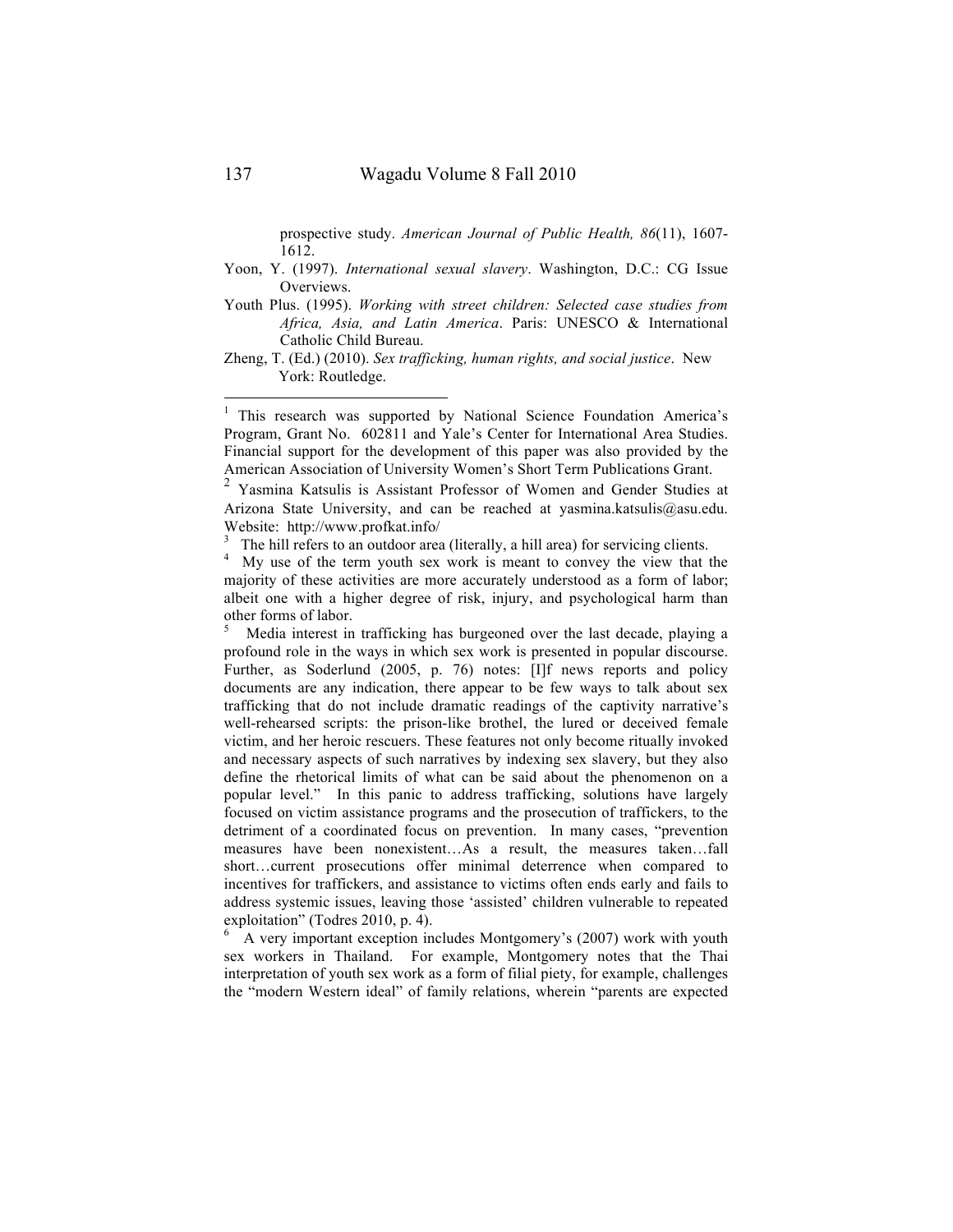to make sacrifices for their children; the child is vulnerable, in need of protection from adults, has the right to an education, should not work and should be protected from sexual relations either with other children or adults before the age of 16." (p. 416). Montgomery further notes that "the idea that child prostitution constitutes a form of adult abuse of children [is]… at odds with children's descriptions of, and understandings about, their relations with Western men" (p. 416). These children, instead, see their activities as a "means" to an end", a way for them to support their families and fulfill their duties towards them (p. 419). Finally, these youth did not refer to themselves as child prostitutes, as label deemed deeply insulting, demeaning, and hurtful. Relationships with long-term clients, often Western foreigners, were, in this context, reframed as friendships with important reciprocal obligations, whereas an abusive client was one who refused to enter into the complex social obligations of the family and local community, treating each sexual encounter as a discrete financial transaction.

7 As has been increasingly noted, contemporary struggles against sex trafficking (e.g., the 'rescue industry') have created many new problems, both theoretical and practical (Agustin, 2007; Kempadoo, et al. 2005; Zheng, 2010). For example, as Soderlund (2005, pp. 65-66) argues: "Central to such rhetoric is the construction of captivity and freedom as diametrically opposed states of existence…While the stories abolitionists tell about their interventions tend to focus on the moment of the raid and the successful delivery of the rescued slaves to safe houses…[i]t appears that while some women use brothel raids and closures as an opportunity to leave the sex industry, others perceive the rehabilitation process itself as a punitive form of imprisonment thereby complicating the captivity/freedom binary asserted by abolitionists." Soderlund also notes that an additional challenge limiting progress in this area is that "sex worker rights advocates [are] cast as supporters of child prostitution and…groups supporting harm reduction and decriminalization were threatened with public exposure as supporting child molesters and their advocates" (p. 74). The rhetorical strategies deployed against sex worker rights advocates in the context of trafficking discourse have significant political consequences for those who work with adult sex workers. The study of youth sex workers is not particularly viable within this context.

8 Montgomery (2007, p. 422) notes that "one of the main tenets of childcentered anthropology that children are the best informants of their own lives; they can and should have a voice and that voice is relevant and authentic."

 Many feminist scholars have also advocated for the portrayal of women as strategic agents rather than victims. However, the capacity for agency continues to be denied to youth, many of whom survive only because of their ability to take strategic action in spite of the most challenging circumstances. The criminalization of sex work permits corruption, selective prosecution, and the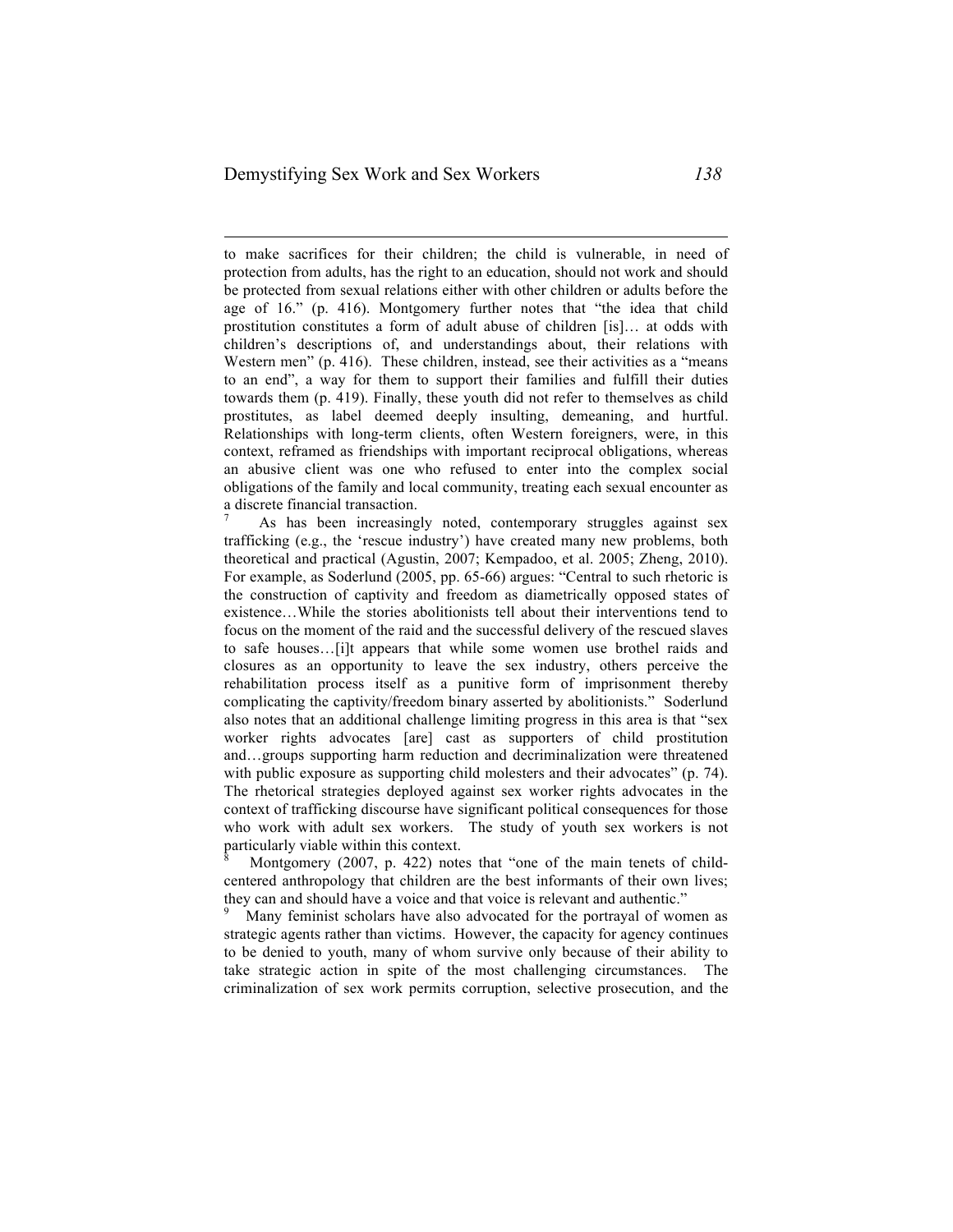denial of the right to work. This further hampers a person's chances to work in safety – whether they be an adult or under the age of 18. The feminist literature on sex work written by sex worker/labor rights activists demonstrates the problems criminalization creates for adult sex workers (Chapkis, 1997, Delacoste & Alexander, 1998, Kempadoo & Doezema, 1998; Nagle, 1997; Pheterson, 1996); it is time to extend this paradigm to youth.

<sup>10</sup> A more comprehensive ethnographic picture of the Tijuana sex industry has been published elsewhere (Katsulis, 2009).

 $b<sup>11</sup>$  Factors which increase risk for youth entering the commercial sex work industry include: 1) poverty (Longford, 1995; Save the Children, 1996; Shamim, 1993); 2) personal and family debts (Knight, 1998; UNICEF, 1997; U.S. Department of Labor, 1996; Youth Plus, 1995); 3) street survival strategies by runaways leaving an abusive situation (NCMEC, 1998; Snell, 1995); 4) street survival among orphans (Lobe, 2001); 5) the need to support their own children (Dembo, 1992; Salvadó, 2000); 6) socialization by other family members (D'Asaro & Foley, 1997; Mueck, 1992; Seneviratne, 1994; UN, 2000); 7) substance abuse and addiction (Ireland and Widom, 1994); 8) environmental disaster, war and displacement (UN, 2000); 9) adult procurement, recruitment and trafficking (Chin, 1990; Harris, 1998; Ireland, 1993; McDonald, 1995; Yoon, 1997); 10) gender discrimination and violence against women and girls, ethnic/racial discrimination, and cultural perceptions of children as property (Salvadó, 2000; UN, 2000); and 11) the lasting impact of childhood sexual abuse, which may increase the likelihood that youth connect sexual exchange with affection and worth, the impact of trauma and/or mental illness, or the role of a parent-focused rebellion or punishment (Doll & Carballo-Diéguez, 1998; Estes, 2001; Widom & Kuhns, 1996). Most countries allocate insufficient resources towards the reduction of domestic violence and child abuse and the provision of adequate mental health services for both children and adults.

12 Cevallos (1998) estimates that at least 5,000 children are involved in the Mexican sex industry (including sex work, pornography, trafficking, and sex tourism), with approximately 100 children entering the Mexican sex industry every month. Azaola (2000) estimates that the number of cases is closer to 16,000.

<sup>13</sup> The movement of young people across borders to engage in commercial sex work is not unique to the U.S. – Mexico border – these flows can be seen throughout the world wherever there is an economic and social hierarchies that encourages movement into any area with the potential for improvement in one's circumstances.

This crisis further intensified due to Mexico's dependency on foreign aid, foreign trade, and tourist dollars as a result of the serious economic crisis during the 1970's and 80's (Lustig, 1992). As a result, there has been a strong movement toward trade liberalization in the hopes that it would stabilize a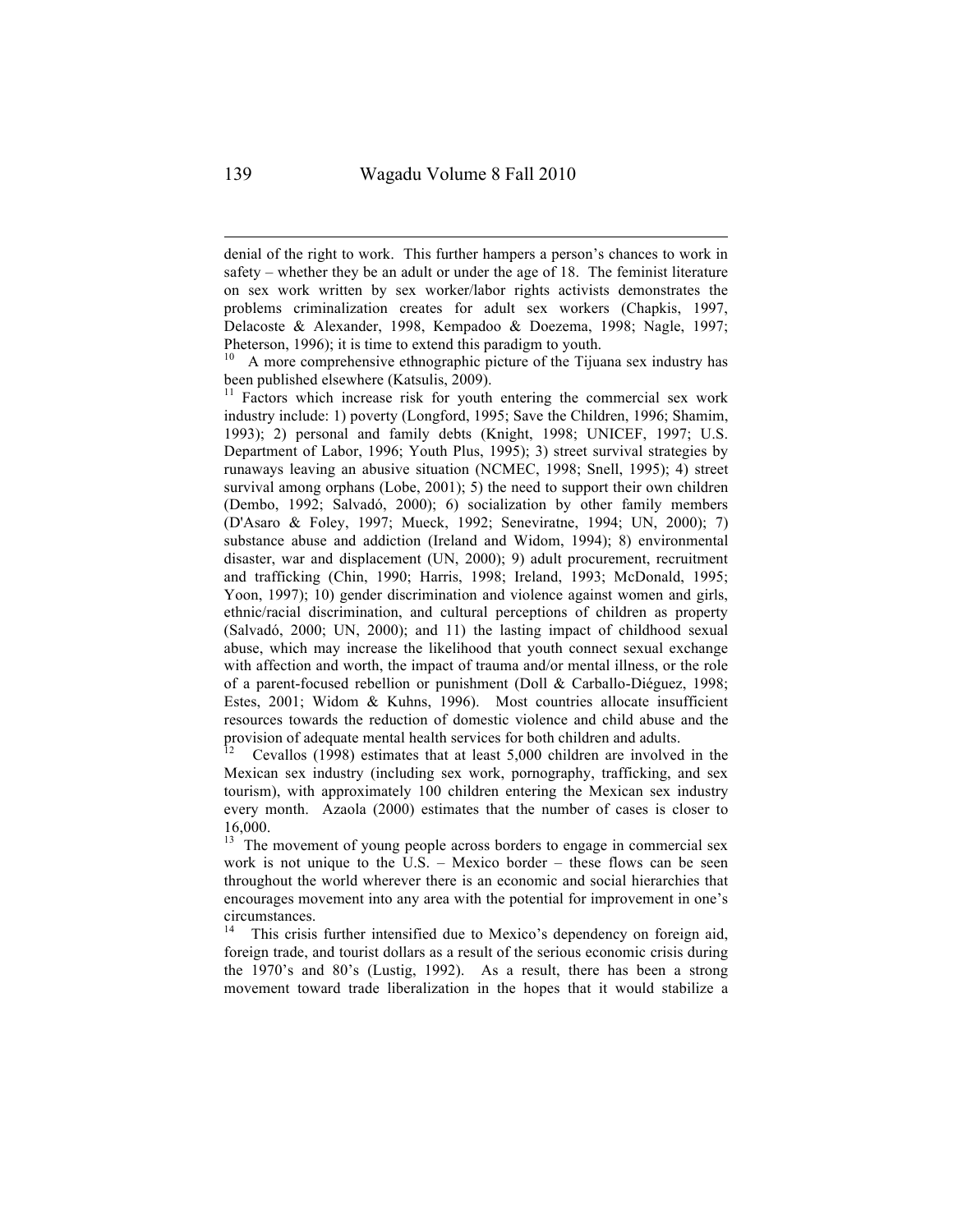devastated economy, and to protect it against high rates of inflation and the further devaluation of the peso. The use of the border area as part of a neoliberal economic strategy was facilitated by both such programs as the Border Industrialization Program and the promotion of export-processing zones (see Fernandez-Kelly 1983), and the passage of the North American Free Trade Agreement, which resulted in a population growth of more than 9 million people, over 40% of whom reside in the San Diego – Tijuana region alone (Dear, 2000; Ganster, 2000; Secretería del Trabajo y Previsión Social, 1999). The structural adjustments were part of larger bank-led (e.g., the World Bank and the International Monetary Fund) strategies for debt relief that required production for export, the lifting of tariffs, and other agreements meant to spur economic development (Labonte, et al. 2004). Although these strategies did lead to the growth of the manufacturing industry on the Mexican side of the border, many have argued that neoliberal led economic development has been accomplished at the expense of health and quality of life, as well as the erosion of livelihoods among the poor (Bettcher, et al. 2000; Schoepf, et al. 2000). The 'shadow economy' of globalization (a result of the deepening feminization of poverty) is also reflected in the rising incidence of prostitution, female labor migration, and survival sex (see Lingam 2005 for an excellent review of the gendered impacts of structural adjustment). As noted by George (1988, p. 6): "Economic policies are not neutral. Contrary to received opinion, they can even kill." Many of those multinational corporations who made initial investments in production facilities on the Mexican border have now moved further south, or overseas entirely, in order to take advantage of looser environmental regulations, lower wages, and the availability of child labor (often referred to as 'the race to the bottom'). See Palley (2002) for additional information on the relationship between child labor and the flight of global capital.

<sup>15</sup> "Real" wages would include what a wage actually buys with respect to the cost of living. Therefore, the cost of living is taken into account when making this comparison. The cost of living along the border is comparable to that found on the U.S. side. Yet the minimum wage (which actually functions as a wage *cap* in most Mexican industries) is  $1/25^{th}$  that of the U.S.<br><sup>16</sup> Although there are areas in Tijuana that look like any U.S. city, with up-scale

apartments, shopping malls, restaurants, museums, plazas, and lush golf courses, city development has been uneven. In poorer areas, residents face a host of health concerns which affect their quality of life, such as malnutrition, contaminated food and water, diarrheal disease, tuberculosis, heavy air pollution, industrial waste, accidents, lack of adequate shelter, and violence. The following infrastructure deficiencies have yet to be addressed (Ganster, 1999): [1] Education: The average number of years spent in school is 6 years, and only 54.3% receive post-primary schooling; [2] Air Pollution: Poorly maintained vehicles, continued use of leaded fuel, traffic congestion,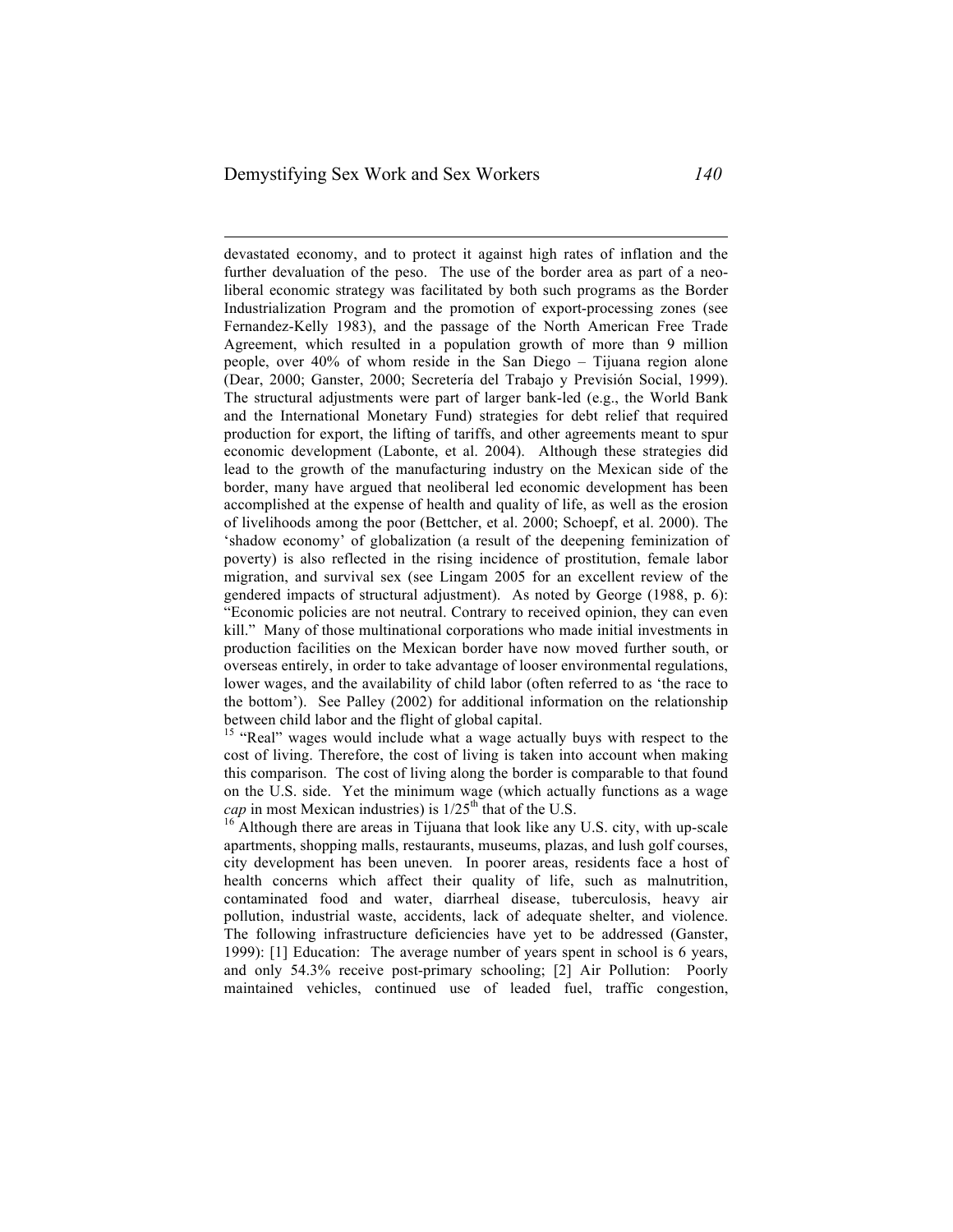uncontrolled burning of solid waste, factory solvents, dust from unpaved streets, fecal dust from open sewage, sulfur clouds from the thermoelectric plant, and polluted air from Los Angeles and San Diego; [3] Traffic: Traffic congestion and deterioration of roads due to heavy factory-related truck and border traffic; average commute to and from work is 2 hours; many areas lack paving; 50% of paved roads need repair; [4] Housing: Land invasions into unstable, hilly areas susceptible to flooding and landslides, as well as property disputes; [5] Water: 15% of residents in the *colonias* (literally, "neighborhoods", but used to refer to peri-urban areas surrounding the city) lack electricity and potable water; all residents lack access to contamination-free piped water; water delivery trucks, filling stations, and bottled water is available at much higher cost; [6] Sewage: most *colonias* lack sewer systems, residents use pit privies and hillsides which lead to renegade sewage flows during storms, and wide-spread contamination of running and standing water; [7] Hazardous Waste: close proximity of industrial and residential areas; illegal hazardous waste dumped into *colonia*s run down roads and into homes during winter rains; [8] Infant Mortality: 26.9 per 1000, four times that in neighboring San Diego; [9] Waterborne Disease: gastrointestinal diseases, hepatitis, and other diseases transmitted by impure water.

 $17$  The increase in commercial sexual work among youth is also a consequence of globalization, urbanization, and the internationalization of labor throughout the world (Gutierrez 1998, Ireland 1993, Lie 1996, Munir & Yasin 1997, Rodriguez 1998, UN 1995, U.S. Department of Labor [USDOL], 1995, USDOL, 1996, Youth Plus 1995). The lucrative business of sex tourism in Asia, and increasingly in Central and South America, attracts young people for hundreds, sometimes thousands, of miles. Though we know that global economic expansion, the selective permeability of borders, and the weakening of social safety nets caused by poverty and migration can all be implicated in the increasing commercial sex work and sex tourism, the particular circumstances under which sex tourism thrives is just beginning to be understood (Azaola 2000, Estes 2001, Estes and Weiner 2001, Seabrook 1997). Though youth sex workers live in every country in the world, some cities have become well known hotspots for sex tourism and prostitution.

 $18$  Sex work is strategy that allows individuals and families with few resources to participate in the changing economy. Sex workers of every age are not just sex workers – they are also daughters, sons, mothers, fathers, sisters, and brothers with very real economic responsibilities that may encourage commercial sex work (Barr, et al. 1996, ECPAT 1996a, 1996b, IBCR 1998a, 1998b, Longford 1995). In fact, family obligations (parents and other relatives left behind in sending communities, as well as to children under their care) and planned investments in the home community (house building for self, parents, and children, alternate businesses, school costs for younger siblings, children, and often nieces and nephews) are the most common reasons for entry into sex work,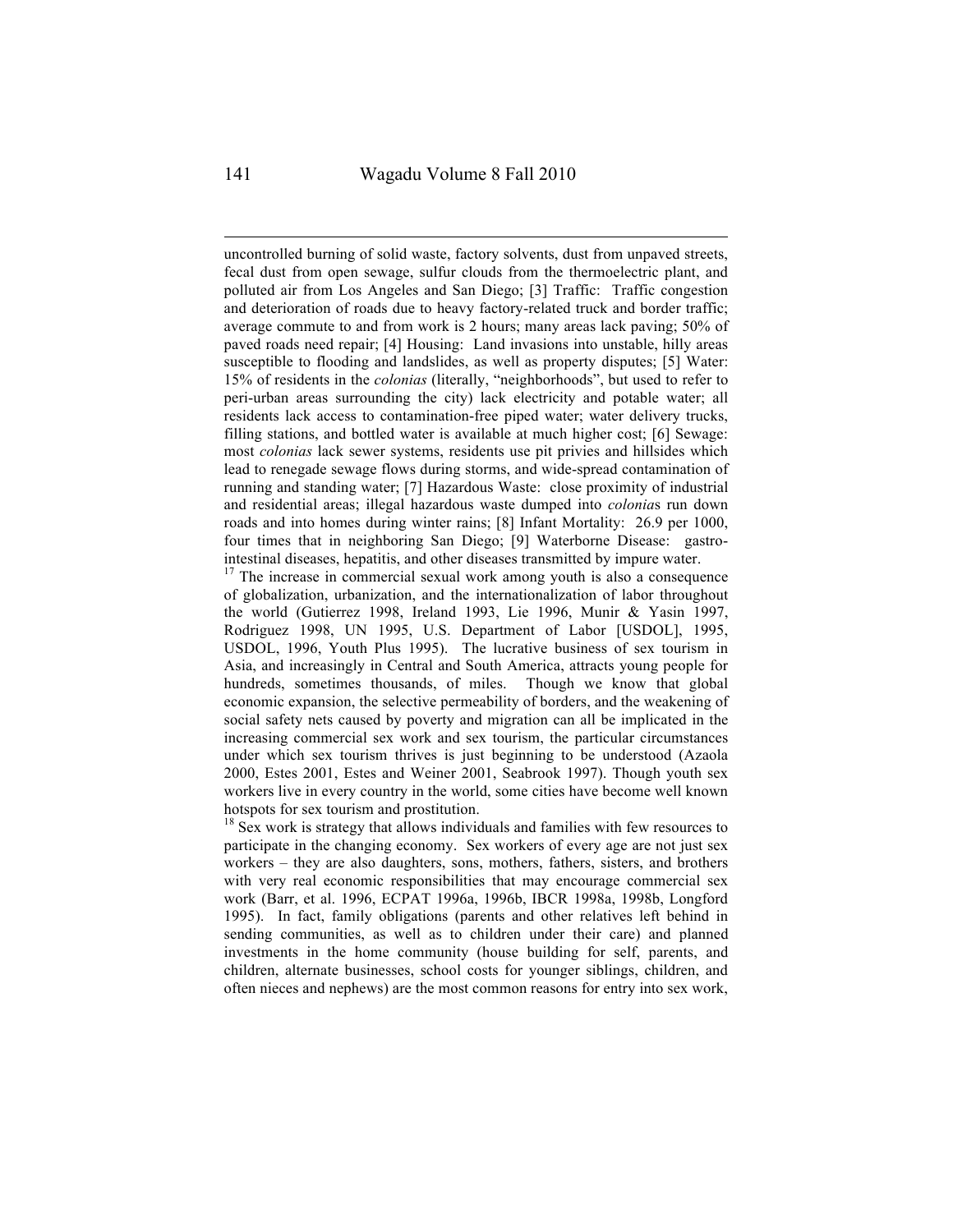$20$  Whether or not we see child labor as a problem of exploitation depends very much on how we categorize and define childhood, as well as how we conceptualize exploitation. First, the divisions between children, youth, and adults have been demonstrated time and again to be highly culturally specific and even rather blurry and ambiguous within the same cultural settings (Agustin 2007; Ariés 1962; Bucholtz, 2002; Gailey, 1999; Hall & Montgomery, 2000). The expectation that children labor for their families at an early age, marry young, and even start their own families, is normative in many non-Western communities. This is at odds with the cultural construction of childhood in contemporary Western settings. As a result, the restoration of childhood, and innocence lost, is a powerful theme that underlies much of the rescue work reported in Western media. Agustin (2007, p. 70) states the following: "Those who attempt to speak up for the rights of children and adolescents in this matter tend to be stridently condemned, and for this reason nearly everyone states at the beginning of any discussion that they oppose children selling sex."<br><sup>21</sup> Although some youth do fall prey to organized criminal syndicates, or are

forced by others to engage in sex work against their will, this is not the case for the majority of youth. Kidnapping, rape, torture, and coercion are rightly dealt with through the criminal justice system; however, this will not address the structural factors that make youth (and adults) vulnerable to force, fraud, and coercion. As noted by Azaola (2000), violent and coercive incidents rarely reach the courts, and adult exploiters are rarely penalized. Many youth work independently in order to meet their basic needs, to acquire goods and services they would not otherwise have access to, or to support their addiction to drugs and/or alcohol. In these cases, there is no criminal to prosecute, except for the customer or the young person themselves. Certainly, we can support the prosecution of any adult who has sex with a minor, but this too is problematic, as they represent the only livelihood these youth have.<br><sup>22</sup> Additionally, as Montgomery (2007, p. 429) argues, this approach should

also recognize the heterogeneous experiences and needs of those who work as sex workers: "Too often child prostitutes are treated as a homogeneous category facing identical problems and needing similar help…this way of viewing child

as well as the most significant regular expenses (other than personal living expenses) for the 95% of the sex workers I interviewed.

 $19$  Youth are unlikely to press formal charges for any reason, including customer violence and rape. Not only do they fear possible legal prosecution and incarceration for their own activities, they also fear that their only source of livelihood would be threatened were they to come forward. Additionally, many have experienced police corruption, harassment, extortion, violence, and rape firsthand. Their fear and distrust of local authorities makes youth sex workers a difficult group to target in terms of service provision, health outreach education, and research.